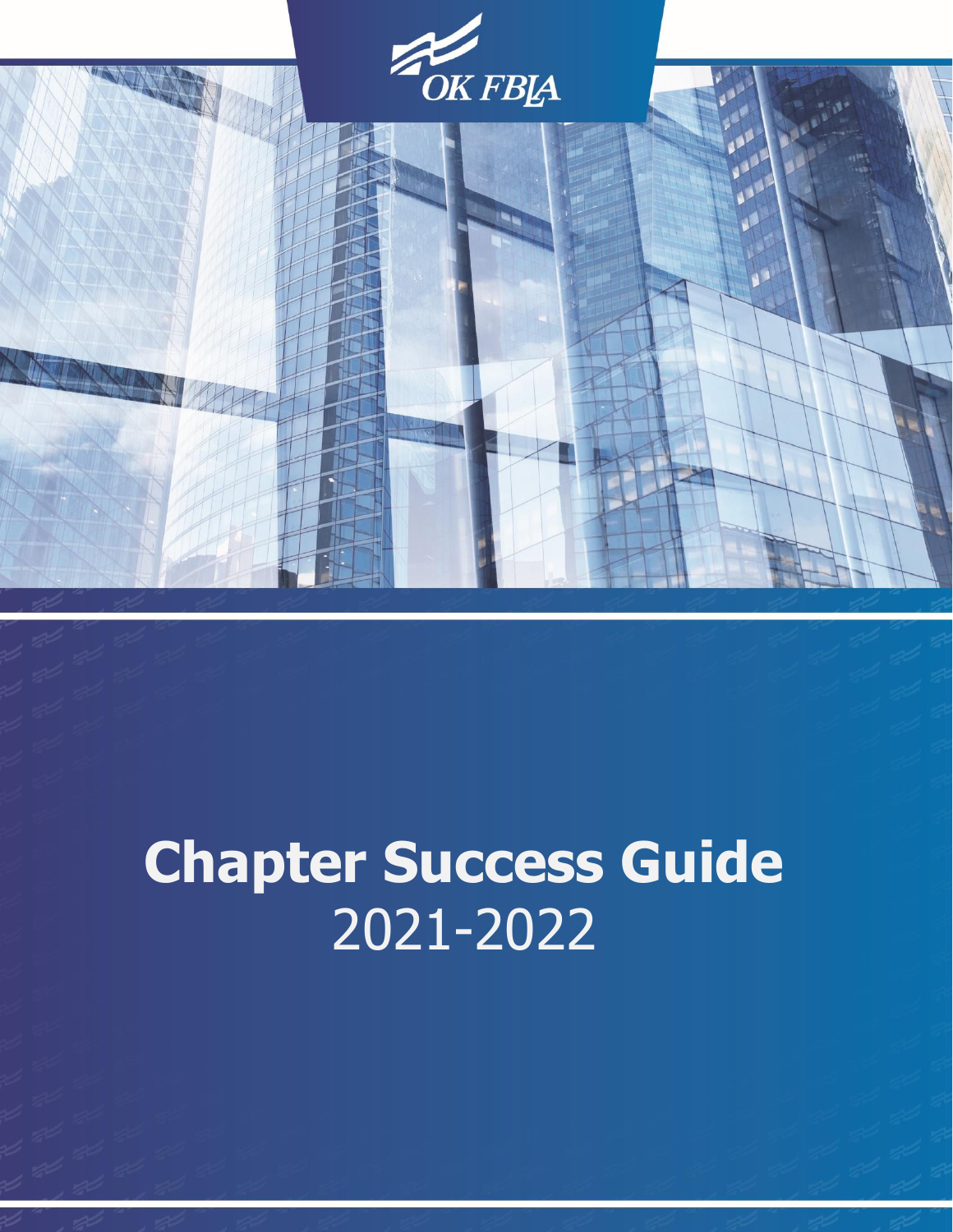

### **Table of Contents**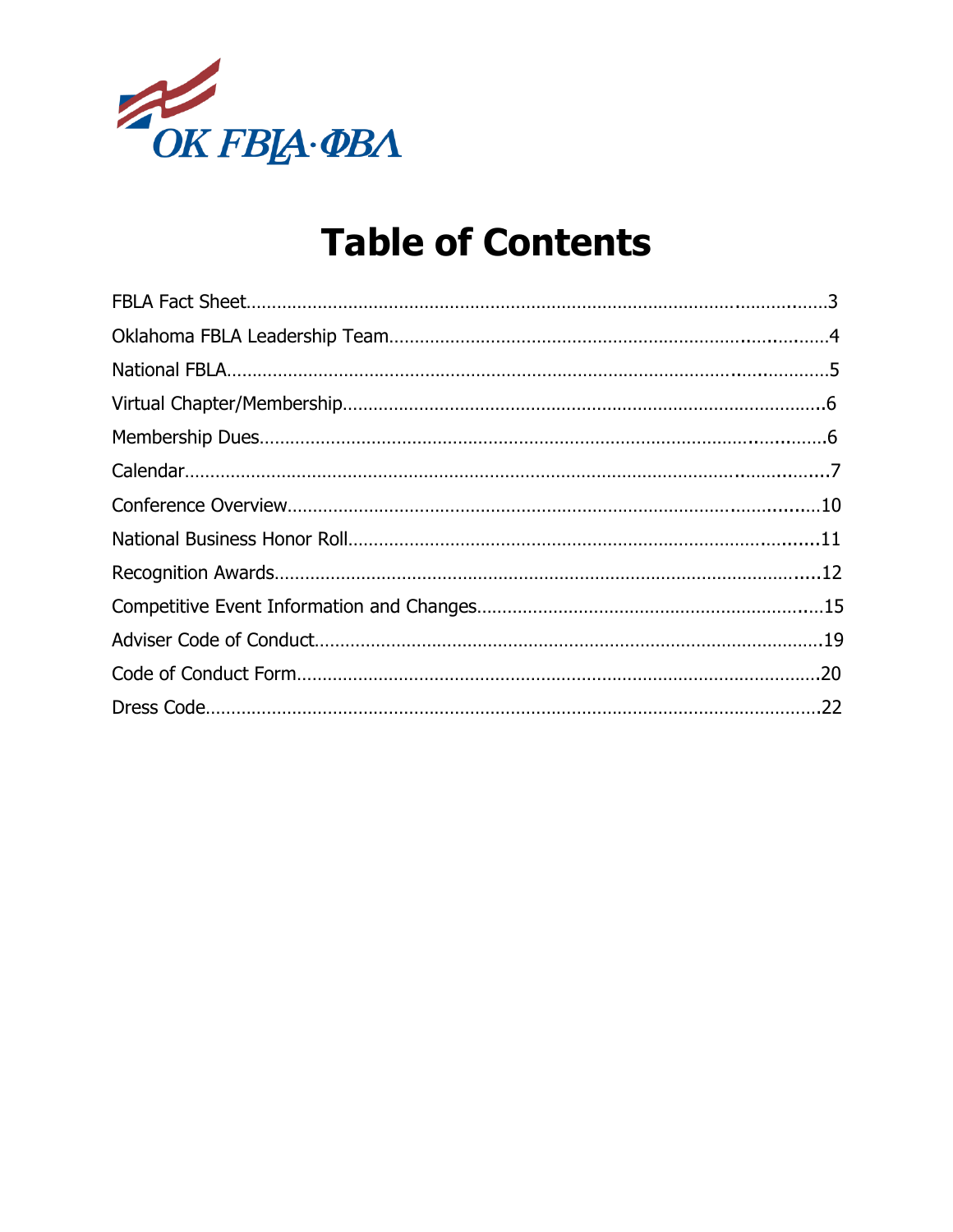

# **FBLA Factsheet**

# **FUTURE BUSINESS LEADERS OF AMERICA**

The High School Division of FBLA-PBL **FBIA MEMBERSHIP** Grade 9 Grade 12 18% 29% 5,200+ chapters Grade 10 47 25% states Grade 11 28% **7+ countries PROGRAMS COMPETITIVE EVENTS** 70+ competitions spanning 10 career clusters **LEADERSHIP DEVELOPMENT & RECOGNITION Business Achievement Awards (BAA) Community Service Awards (CSA) CONFERENCES National Fall Leadership Conference (NFLC) National Leadership Conference (NLC)** 5,000+ attendees, 3 locations 9,200+ attendees, includes **Institute for Leaders (600 attendees) WHY SHOULD STUDENTS JOIN? Networking College Preparation Academic Competitions Career Exploration Scholarships Travel Discounts** 

**ABOUT FBLA-PBL** 

Future Business Leaders of America-Phi Beta Lambda, Inc. is the largest career student business organization in the world.

Each year, FBLA-PBL helps over 230,000 members in 4 divisions prepare for careers in business.

**FBLA** & PBL & Professional Division **FBLA-Middle Level** 

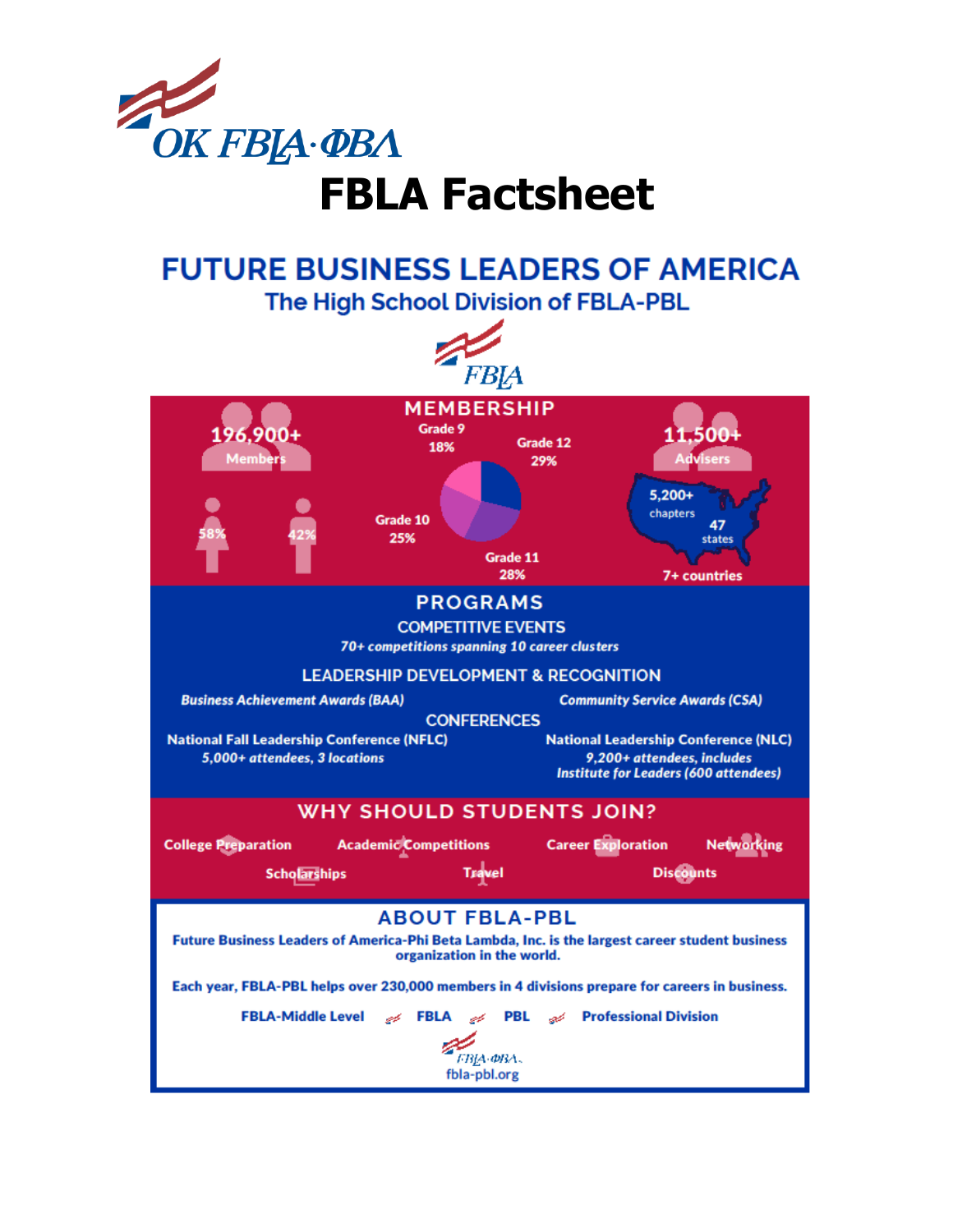

### **Meet the Oklahoma FBLA-PBL Team**

P. O. Box 1440 • Owasso, OK 74055 • Ph: 888.677.4534 • F: 702.939.9058 [Oklahomafblapbl.org](http://www.nevadafbla.org/) • facebook.com/Oklahomafbla • @Oklahomafbla youtube.com/Oklahomafbla

#### **Oklahoma FBLA-PBL Management Team:**

Ryan Underwood Executive Director [executivedirector@oklahomafblapbl.org](mailto:executivedirector@oklahomafblapbl.org) Jane Werner State Director [statedirector@oklahomafblapbl.org](mailto:statedirector@oklahomafblapbl.org)

Debra Thilges Finance Manager [oklahoma@ctsofinance.org](mailto:oklahoma@ctsofinance.org) Tiffany Perez Alisha Flynn Addison Kubicek Chapter Support [hello@oklahomafblapbl.org](mailto:hello@oklahomafblapbl.org)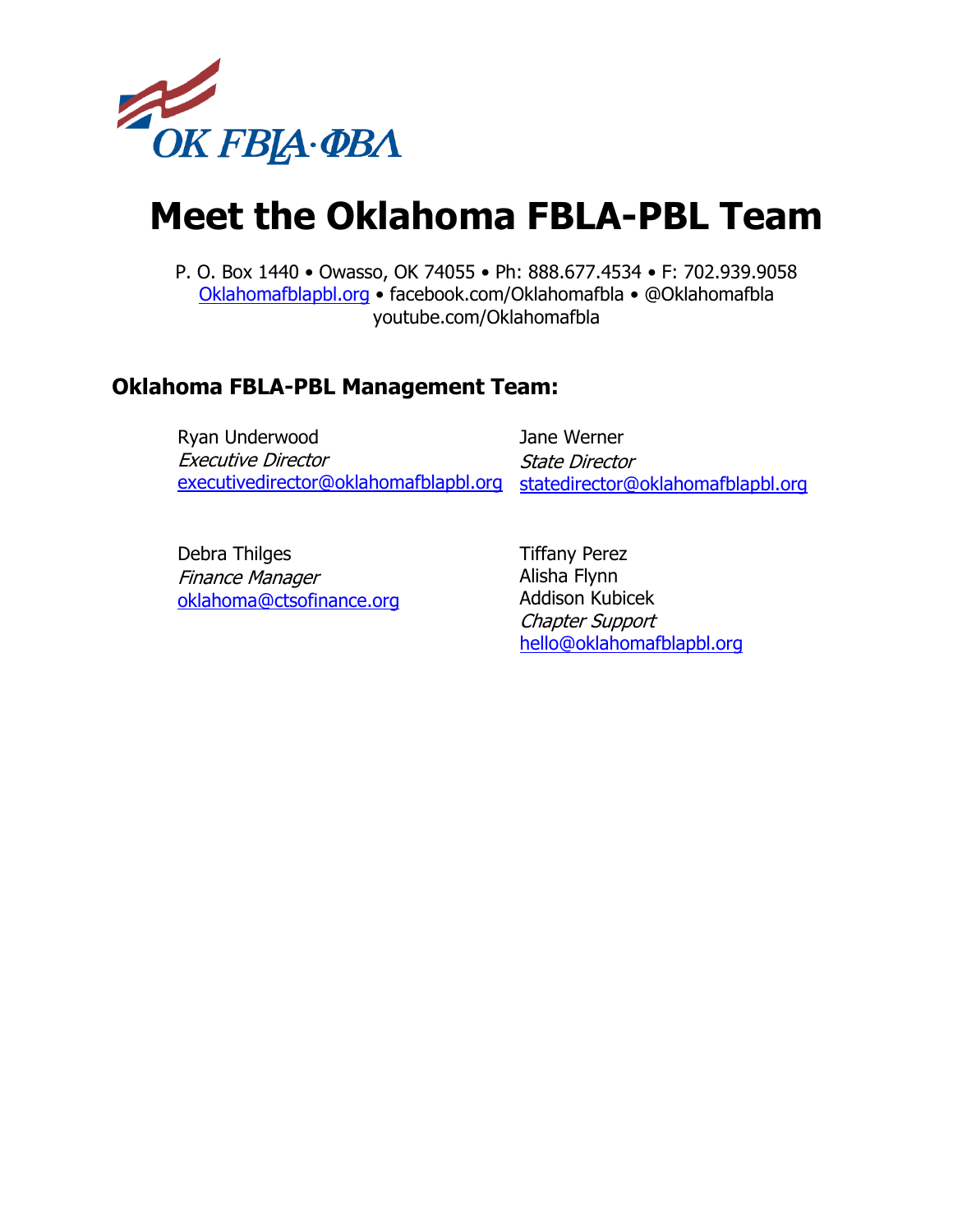

### **National FBLA**

#### **NATIONAL FBLA HEADQUARTERS**

FBLA-PBL National Center 1912 Association Drive Reston, VA 20191-1591 Phone: 800.325.2946 | FAX: 866.500.5610 [www.facebook.com/FutureBusinessLeaders/](http://www.facebook.com/FutureBusinessLeaders/) @FutureBusinessLeaders www.fbla-pbl.org

#### **NATIONAL FBLA STAFF**

Alex Graham, President & CEO Lisa Smothers, Director of Membership Kelly Scholl, Director of Awards & Recognition Carla Boulton, Director of Education Programs Gabrielle Gallagher, Director of Communications & Marketing

#### **MARKETPLACE**

Supplies all chapter materials, member emblematic supplies, and official FBLA wear. 866.325.2725 | [www.fblamarketplace.com](http://www.fblamarketplace.com/)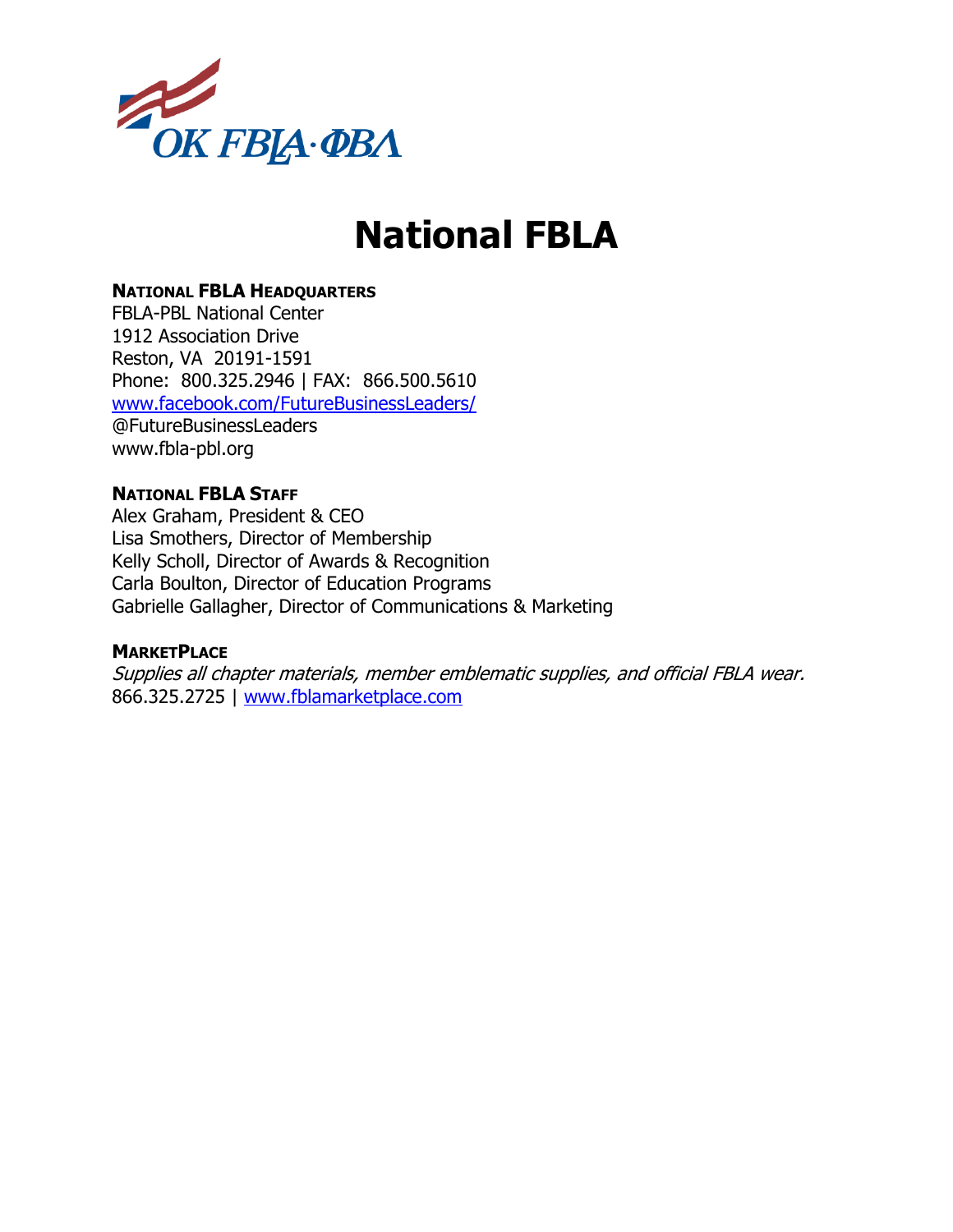

# **Virtual Chapter/Membership**

Oklahoma FBLA is an organization that believes in bringing beneficial opportunities to the greatest number of people. To do that, we offer students from any division without access to an FBLA-PBL Chapter the option to join our Oklahoma Virtual Chapter.

Attend events such as virtual get togethers, in person field trips, or compete in competitive events at our State Leadership Conference. You will have all the benefits of being a member of this organization. Whether you are a middle school, high school, or college student you can join Oklahoma FBLA. Start as a virtual member and then as you bring friends into the organization you can start and build your own school chapter!

If you would like to be a member of our virtual chapter, visit <https://oklahomafblapbl.org/start-a-chapter/virtualmembership/> and join today!

### **Membership Dues**

Oklahoma FBLA will once again take advantage of the online membership reporting system offered by the National Association. Chapters should use this program to report members and process payment for their membership dues. State dues are paid as a part of this process; the national office rebates your state dues to the state organization on your behalf once you have paid in full.

| <b>Membership Level</b> | <b>State Dues</b> | <b>National Dues</b> | <b>Total</b> |
|-------------------------|-------------------|----------------------|--------------|
| Middle Level (FBLA-ML)  | 56                |                      | \$12         |
| High School (FBLA)      | 56                |                      |              |
| College (PBL)           | 56                |                      | \$16         |

It is required that members join both the state and national organization.

Members must be registered and dues paid by March 1, 2022.

Questions related to online membership should be directed to Tiffany Perez at hello@oklahomafblpbl.org.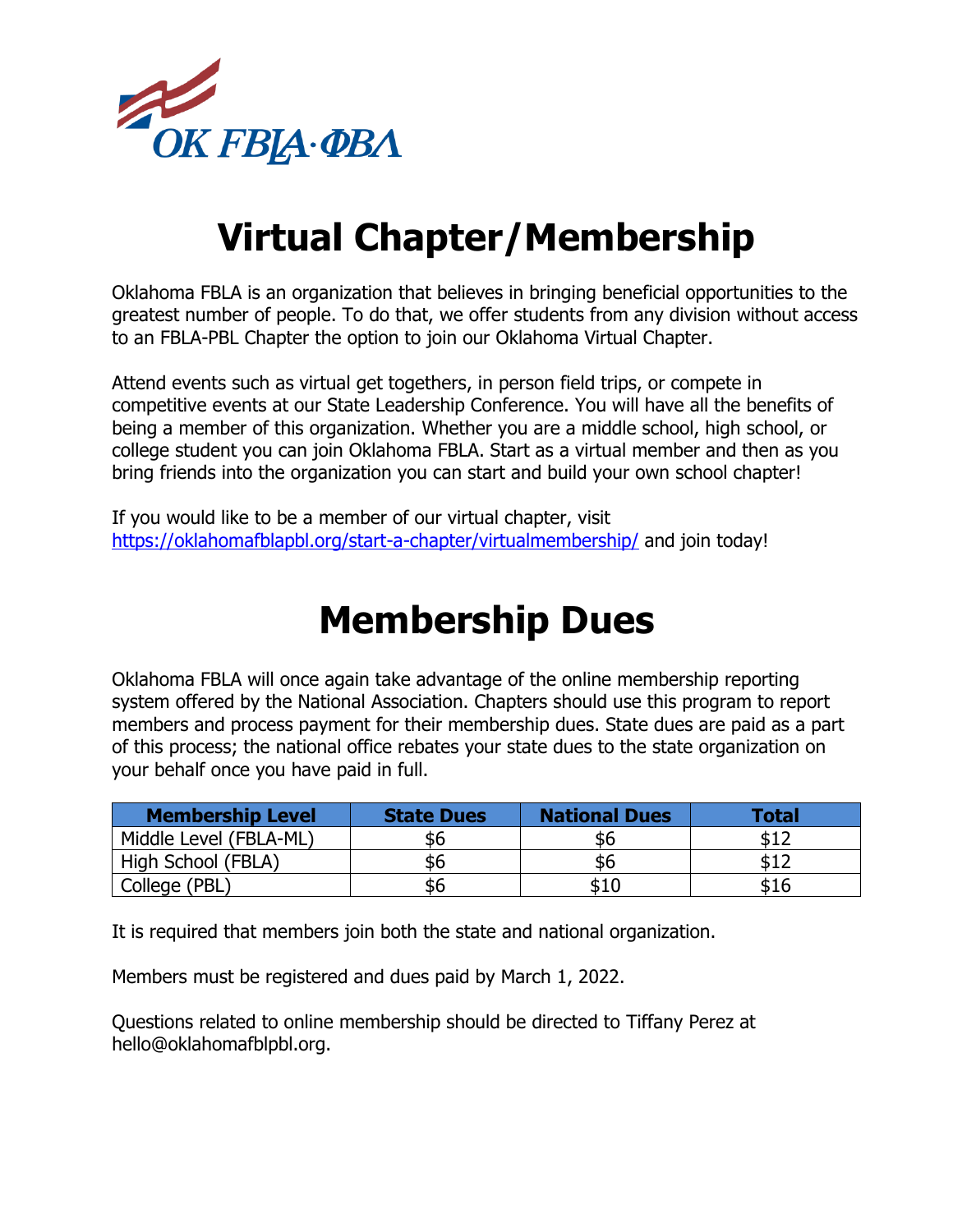

### **2021-22 Calendar of Events**

**Due to the current world situation with Covid-19, some dates have been excluded from this calendar and will be added throughout the year on our online calendar. Please visit the national website a[t https://www.fbla](https://www.fbla-pbl.org/calendar2122/)[pbl.org/calendar2122/.](https://www.fbla-pbl.org/calendar2122/)**

#### **2021**

| <b>August 1</b>     | <b>National Membership Reporting Opens</b>                              |  |
|---------------------|-------------------------------------------------------------------------|--|
|                     | <b>NATIONAL PROGRAM Summer Starter Begins New</b>                       |  |
| September 15        | <b>NATIONAL PROGRAM Summer Starter Ends New</b>                         |  |
| <b>September 16</b> | <b>NATIONAL PROGRAM Shaping Success Begins New</b>                      |  |
| <b>October 31</b>   | <b>NATIONAL PROGRAM Shaping Success Ends New</b>                        |  |
|                     | <b>National Registration and Payment Deadline</b>                       |  |
|                     | To receive fall publications and be eligible for NFLC Membership Awards |  |
|                     | Chapters Must Register at Least 10 Members to be Considered Active      |  |
| <b>November 1</b>   | <b>NATIONAL PROGRAM Service Season Begins New</b>                       |  |
| December 1, 1-2     | Heroic Leadership Fall Conference - Virtual                             |  |
| <b>December 15</b>  | <b>NATIONAL PROGRAM Service Season Ends New</b>                         |  |

#### **2022**

| <b>January 1</b>     | NATIONAL PROGRAM CTE CELEBRATION BEGINS NEW          |
|----------------------|------------------------------------------------------|
| <b>February 1-28</b> | <b>National Career and Technical Education Month</b> |
| February 13-19       | <b>FBLA-PBL Week</b>                                 |
| <b>February 14</b>   | <b>SLC Registration Opens</b>                        |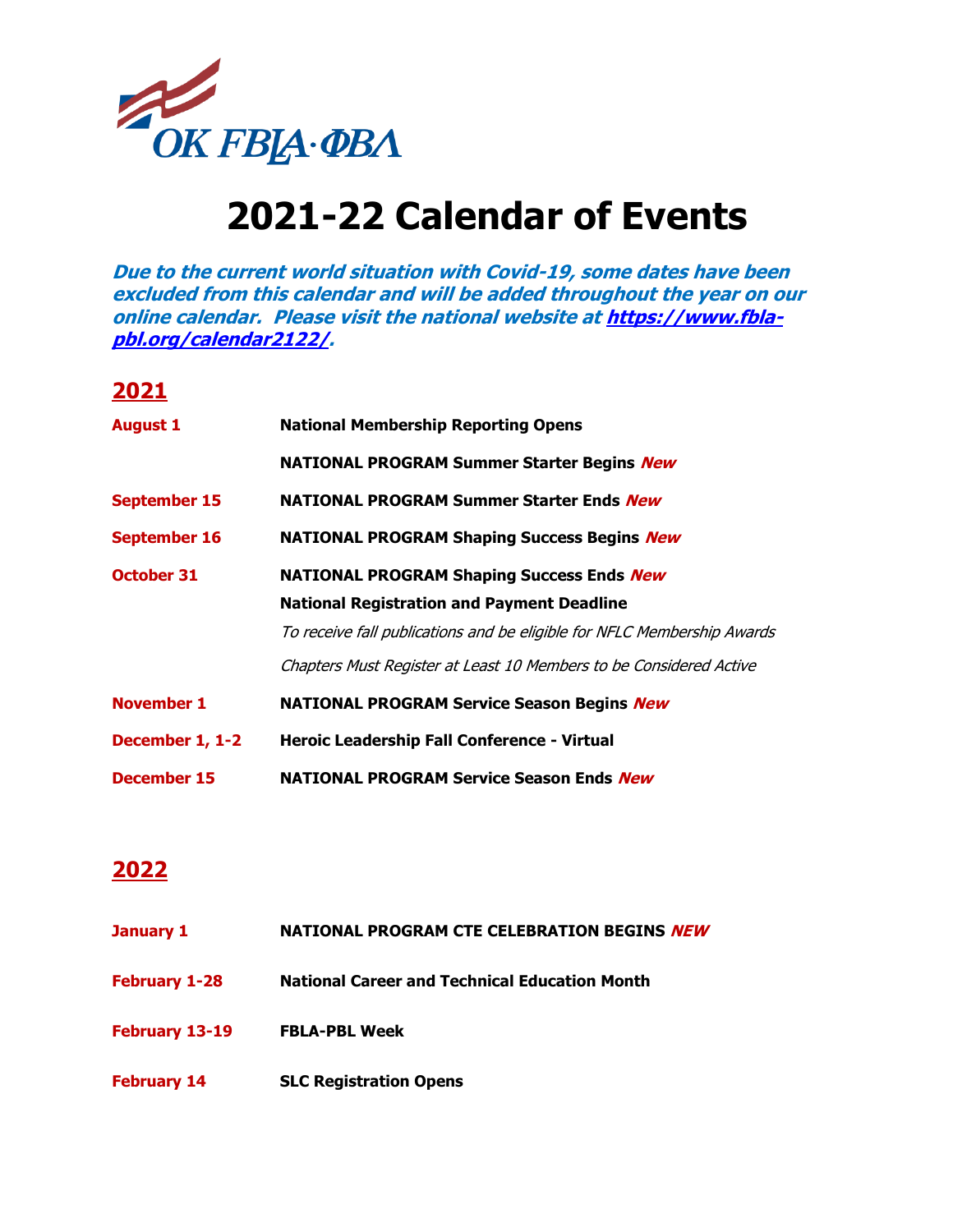

| <b>February 21</b> | <b>Oklahoma FBLA-PBL SLC Production Test Materials Request</b>                                                                                           |  |
|--------------------|----------------------------------------------------------------------------------------------------------------------------------------------------------|--|
| <b>February 28</b> | <b>Oklahoma FBLA-PBL SLC Production Test Materials Distributed</b>                                                                                       |  |
|                    | <b>State &amp; National Officer Applications</b>                                                                                                         |  |
| <b>March 1</b>     | NATIONAL AND STATE FINAL MEMBERSHIP DEADLINE                                                                                                             |  |
|                    | All FBLA, ML, and PBL dues payments must be RECEIVED by 5:00pm GMT to be<br>eligible for State Leadership Conference and National Leadership Conference. |  |
| March 1            | NATIONAL PROGRAM CTE CELEBRATION ENDS NEW                                                                                                                |  |
| March 14           | <b>SLC STATE REGISTRATION DEADLINE</b>                                                                                                                   |  |
|                    | State Leadership Conference and Competition<br>$\bullet$                                                                                                 |  |
|                    | All Competition Reports<br>$\bullet$                                                                                                                     |  |
|                    | <b>Completed School Site Test Packets</b><br>$\bullet$                                                                                                   |  |
|                    | Competitive Event Pre-Judged Materials<br>$\bullet$                                                                                                      |  |
|                    | Competitive Events Virtual Submissions<br>$\bullet$                                                                                                      |  |
|                    | <b>National Business Honor Roll Applications</b><br>$\bullet$                                                                                            |  |
|                    | Who's Who in FBLA Applications<br>$\bullet$                                                                                                              |  |
|                    | Businessperson of the Year Nomination<br>$\bullet$                                                                                                       |  |
|                    | Adviser of the Year Nomination                                                                                                                           |  |
| March 16           | <b>Online Objective Testing Opens</b>                                                                                                                    |  |
| <b>March 23</b>    | <b>Online Objective Testing Closes</b>                                                                                                                   |  |
| <b>March 26</b>    | Oklahoma FBLA-PBL State Leadership Conference (Mid-America<br>Christian University, Oklahoma City)                                                       |  |
| <b>March 30</b>    | Pro Sports Career Day with the Oklahoma City Thunder                                                                                                     |  |
| <b>April 1</b>     | <b>National Dues Payment Deadline for Competitors, National Candidates,</b><br>and Voting Delegates                                                      |  |
| <b>April 11</b>    | NLC Intent to Compete Forms Due by 5:00pm                                                                                                                |  |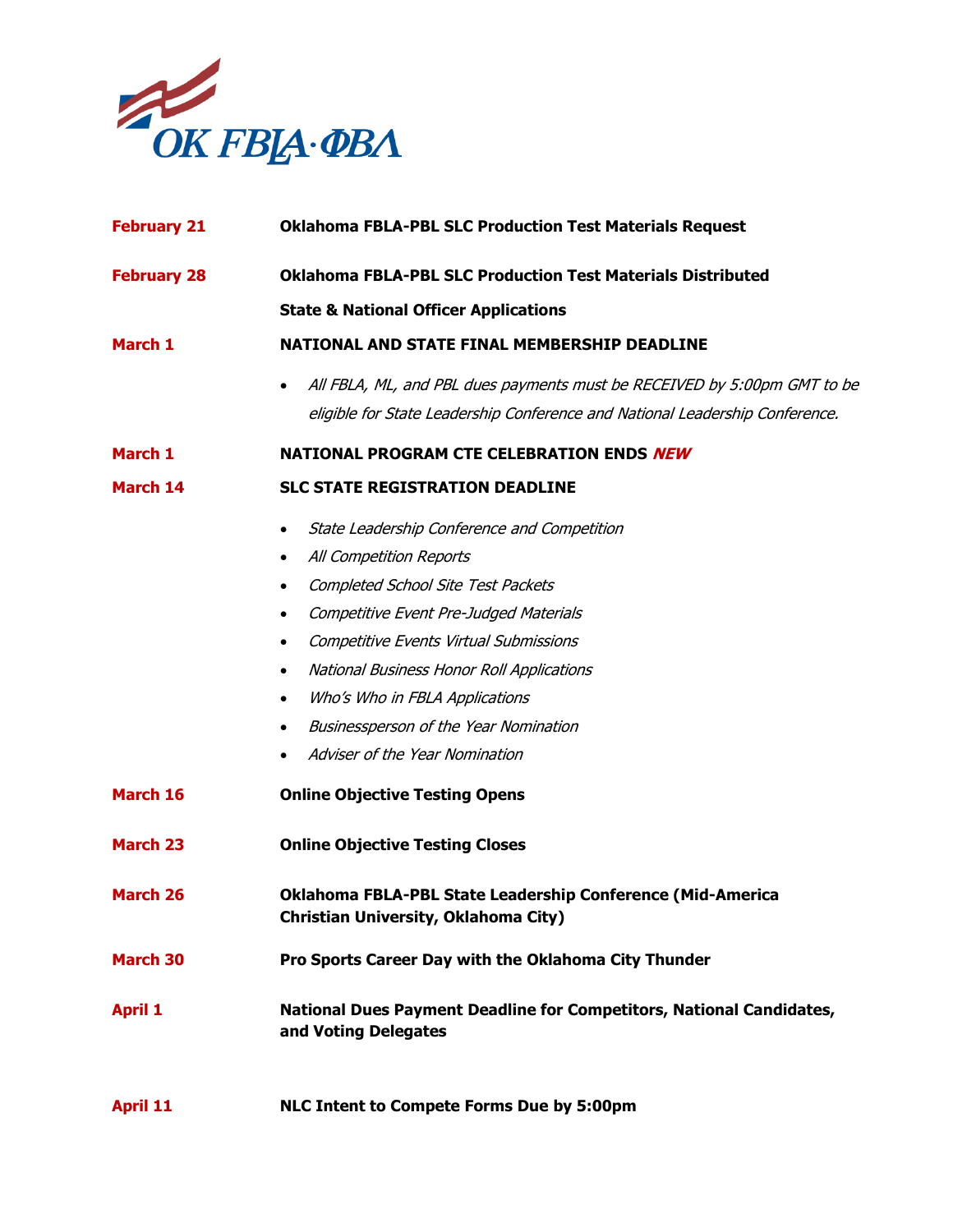

NLC if they become eligible to compete)

| <b>April/May TBD</b> | <b>NLC School Site Tests Distributed to Eligible Competitors</b> |
|----------------------|------------------------------------------------------------------|
|----------------------|------------------------------------------------------------------|

- **April/May TBD Submission of Pre-Judged Competition Materials Due**
- **June 8 NLC Registration and Payment Receipt Deadline**
- **June 24-June 27 PBL National Leadership Conference –** Chicago, IL
- **June 29-July 2 FBLA National Leadership Conference-** Chicago, IL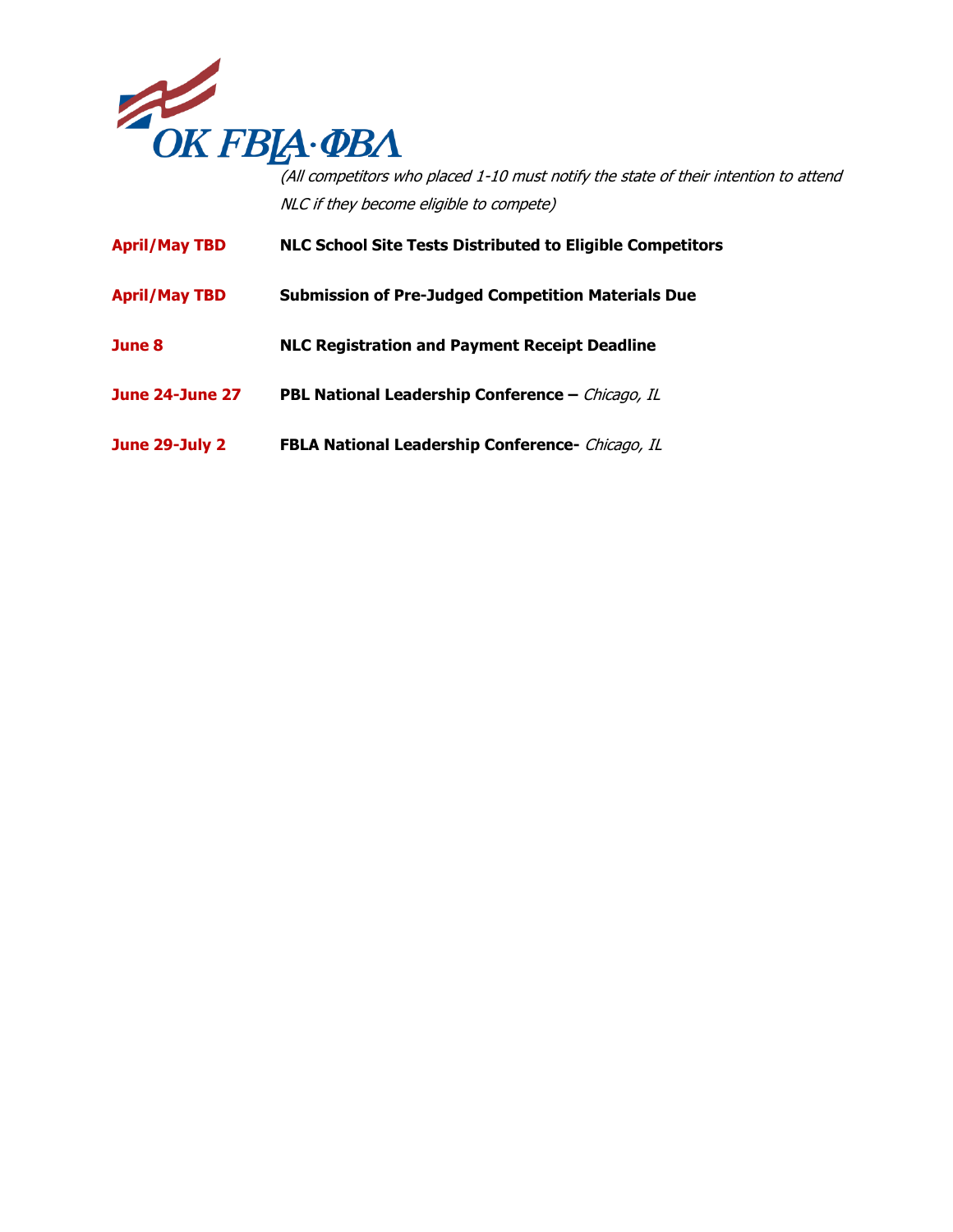

Members looking to improve leadership skills, network with members across the state, and learn new ideas mark their calendars for Oklahoma FBLA-PBL conferences throughout the year. Conferences are the highlight of the membership experience and access to the conferences is exclusive to FBLA-PBL members. You can learn more about our conferences on our website at [http://www.Oklahomafblapbl.org.](http://www.nevadafbla.org/)

#### **State Leadership Conference**

This one-day conference is where the best and brightest students across Oklahoma compete in business and leadership events, network with students, and participate in workshops to prepare for their future career.

March 26, 2022 Mid-America Christian University, Oklahoma City, Oklahoma

#### **[National Leadership Conference](http://www.fbla-pbl.org/conferences/nlc/)**

The National Leadership Conference (NLC) is the culmination of the year for our members. If members can succeed at the Regional Conference, then place in the top four at the State Business Leadership Conference, a member is then eligible to represent Nevada at the National Leadership Conference. This conference is where over 12,000 students gather from around the United States, Germany, Canada, and the Virgin Islands to compete and gain leadership skills. For details on this year's National Leadership Conference visit [www.fbla-pbl.org.](http://www.fbla-pbl.org/)

NLC will only have an in-person option. If you have any questions, please contact [statedirector@oklahomafblapbl.org.](mailto:statedirector@oklahomafblapbl.org)

PBL: June 24–27 FBLA: June 29–July 2 Chicago, Illinois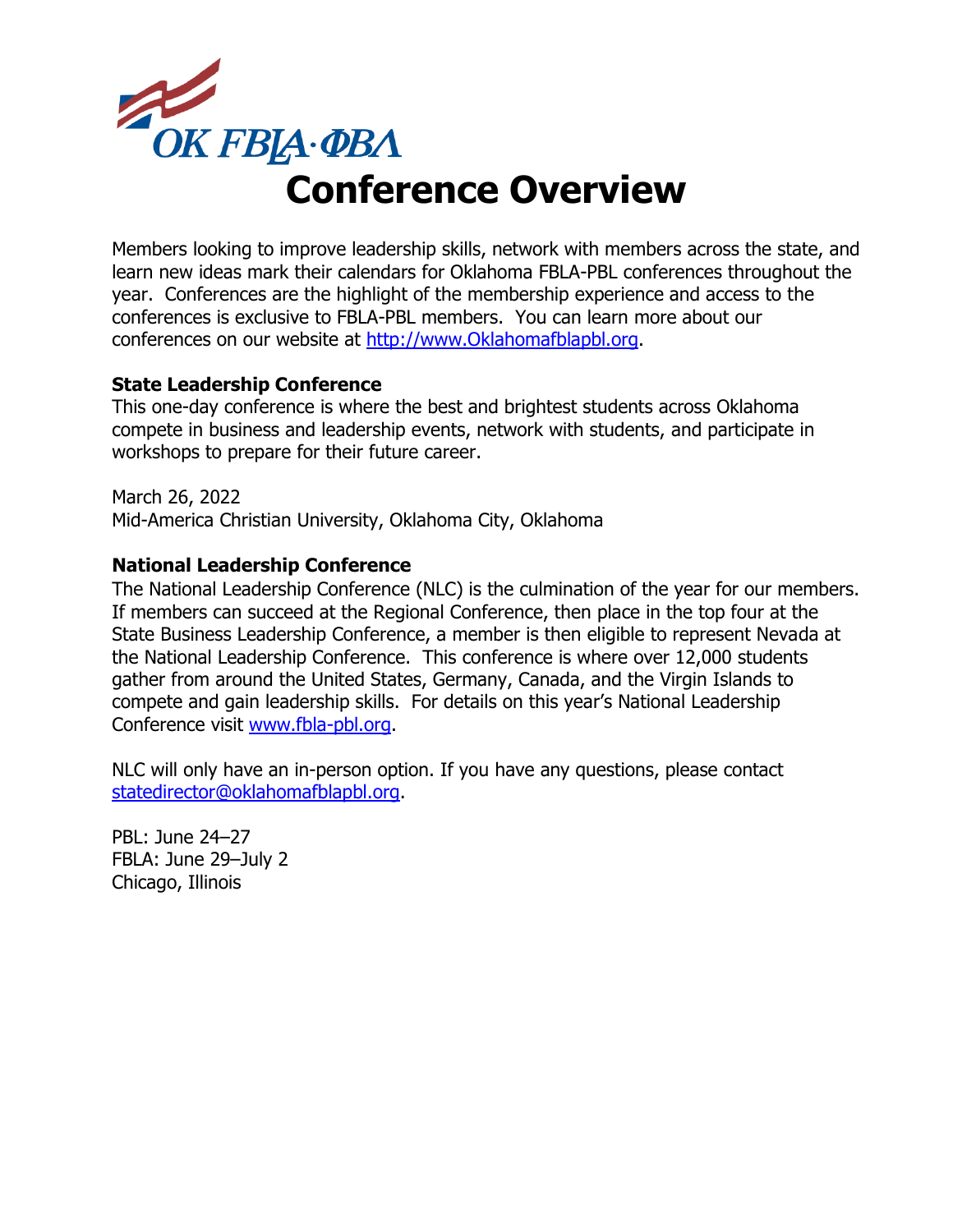

# **National Business Honor Roll**

The National Business Honor Roll is designed to recognize those members of FBLA who truly excel in academic preparation for college and an eventual career in the business world. Oklahoma FBLA recognizes that in order to succeed as a true business leader, our members need to be well prepared in terms of their academics, career skills, and leadership development.



FBLA chapters in Oklahoma are encouraged to nominate members to be recognized in the National Business Honor Roll who meet the following criteria:

- High School: Overall cumulative GPA of at least 3.5 on a 4.0 scale
- Demonstrated leadership potential through service as a chapter officer, committee leader, or other participation in chapter activities
- Clearly defined career objectives

Members accepted in the National Business Honor Roll will be recognized during the State Business Leadership Conference. In order to nominate members, complete the online form for each nominee that will be available at [http://www.Oklahomafblapbl.org.](http://www.oklahomafblapbl.org/)

Online form information will include:

- ❑ Name
- ❑ Chapter
- ❑ Home Address
- ❑ Home Phone Number
- ❑ Student Email
- ❑ Adviser Email
- ❑ School Mailing Address
- ❑ Current Year in School
- ❑ GPA
- ❑ Years in FBLA
- ❑ Upload Documents to include:
	- ❑ Enclose a copy of your most recent report card/transcript or other official report showing cumulative GPA.
	- ❑ Enclose a brief resume of FBLA involvement, offices held, etc., as well as other activities.
	- ❑ Enclose a one-page statement outlining your career objectives, your plans for achieving these goals, and how membership in FBLA contributes to these plans.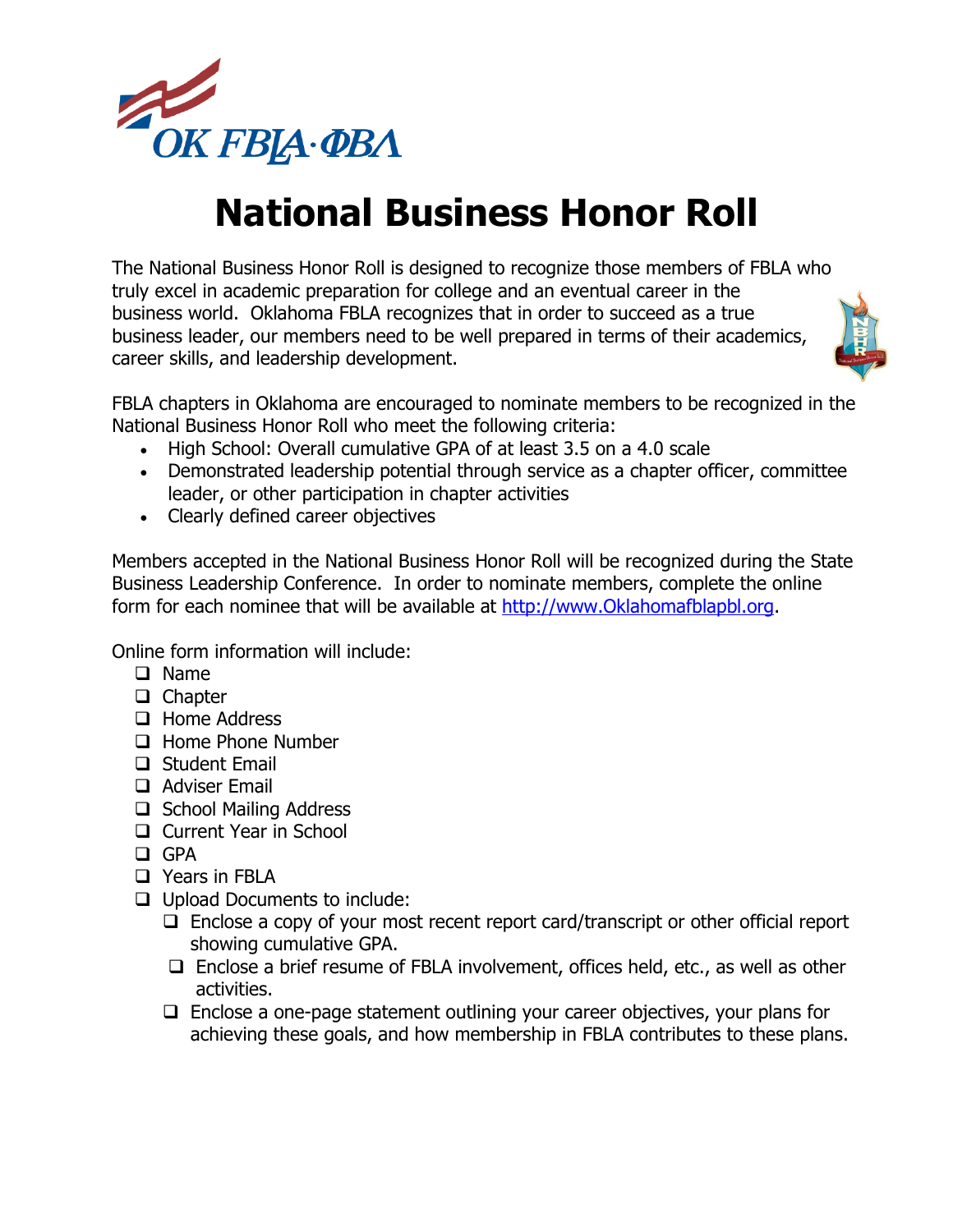

### **Oklahoma FBLA-PBL Recognition Awards**

All Recognition Award applicants must be submitted at **[http://oklahomafblapbl.org/slc](http://oklahomafblapbl.org/slc%20by%20Februaury%205)** by March 14, 2022.

#### **[Adviser of the Year](https://trileadership.wufoo.com/forms/oklahoma-fblapbl-2019-slc-adviser-of-the-year/)**

This award recognizes advisers who have contributed outstanding advisement to their local and state FBLA–PBL chapters. Advisers should be nominated by a current local chapter member. An adviser may self–nominate or be nominated by a fellow adviser. (FBLA and PBL)

#### **[Businessperson of the Year](https://trileadership.wufoo.com/forms/oklahoma-fblapbl-businessperson-of-the-year/)**

This award recognizes outstanding businesspersons throughout Oklahoma who have contributed to the success of FBLA–PBL on the local and state levels. Local chapters and state staff may nominate individuals for this award. Local chapters should submit NO MORE than one (1) nominee.

The nominees chosen will be honored at the State Leadership Conference and one will be selected, nominated, and recognized at the National Leadership Conference. All nominees are invited to attend the Awards of Excellence Ceremony at the State Leadership Conference. (FBLA and PBL)

\*Note that local chapter advisers and current members are not eligible for this recognition.

#### **[Oklahoma FBLA-PBL Who's Who](https://trileadership.wufoo.com/forms/oklahoma-fbla-slc-whos-who-form/)**

Each chapter may enter one (1) participant who is a member of an active local chapter and is on record in the FBLA-PBL Online Registration System as having paid dues by the officially published deadline for the current school year. (FBLA and PBL)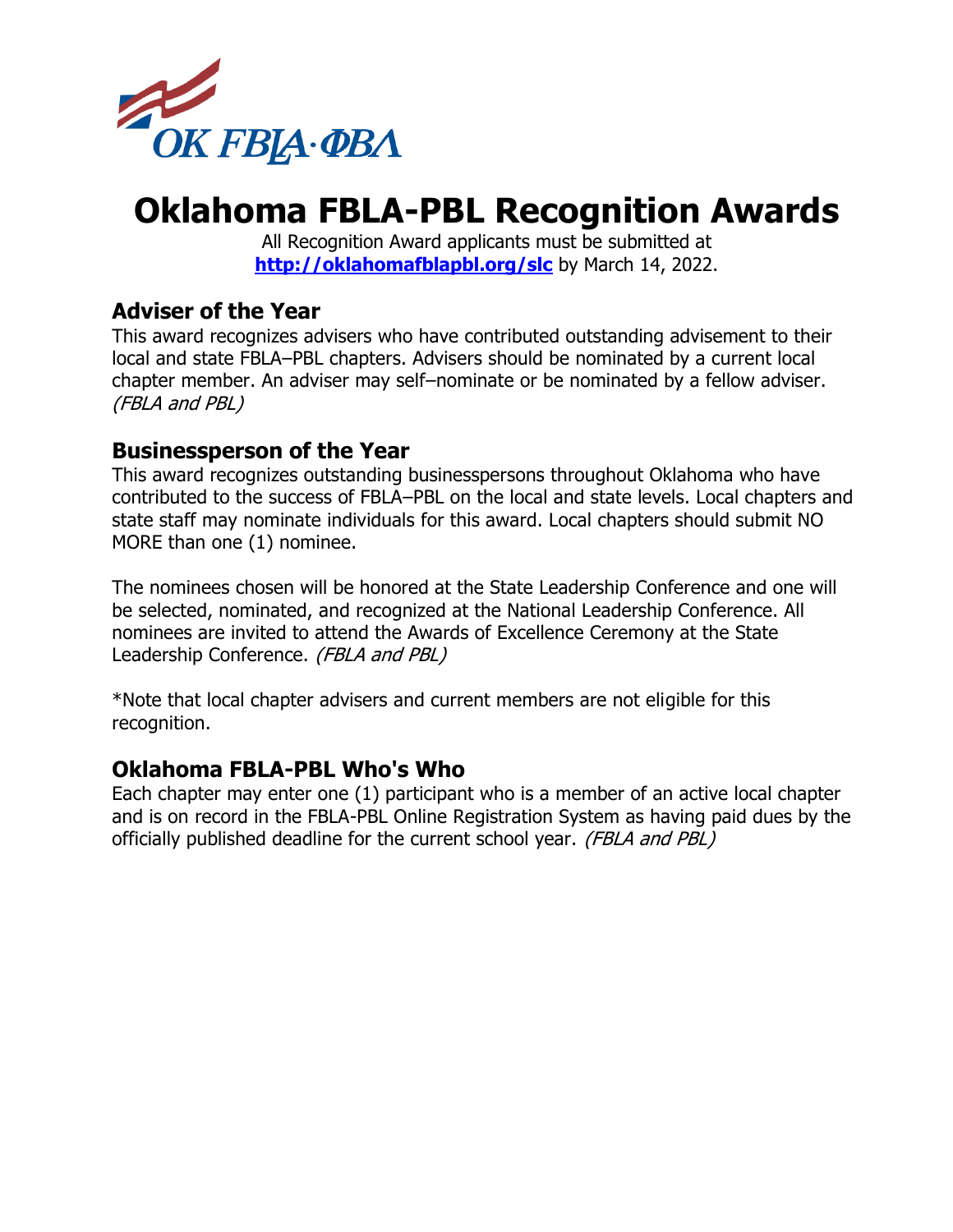

#### **FBLA Middle Level Lead Program**

The LEAD Awards are a middle school leadership development program that are aimed to enhance leadership skills an familiarize themselves with the FBLA-PBL organization.

Participating students have the opportunity to enhance their leadership skills, expand their business knowledge, contribute to their local communities, and earn recognition by immersing themselves in their school and communities.

Starting with the 2021-22 year, national FBLA-PBL has modified the LEAD Awards program to follow a more curriculum based structure in which students will complete modules in order to receive recognition. There are two levels of the LEAD, with each level increasingly challenging your students to expand their leadership skills:

| <b>LEAD Award</b> | <b>Award</b> | <b>Deadline</b> |
|-------------------|--------------|-----------------|
| <b>EXPLORE</b>    | Certificate  | March 1         |
| <b>ASPIRE</b>     | Certificate  | March 1         |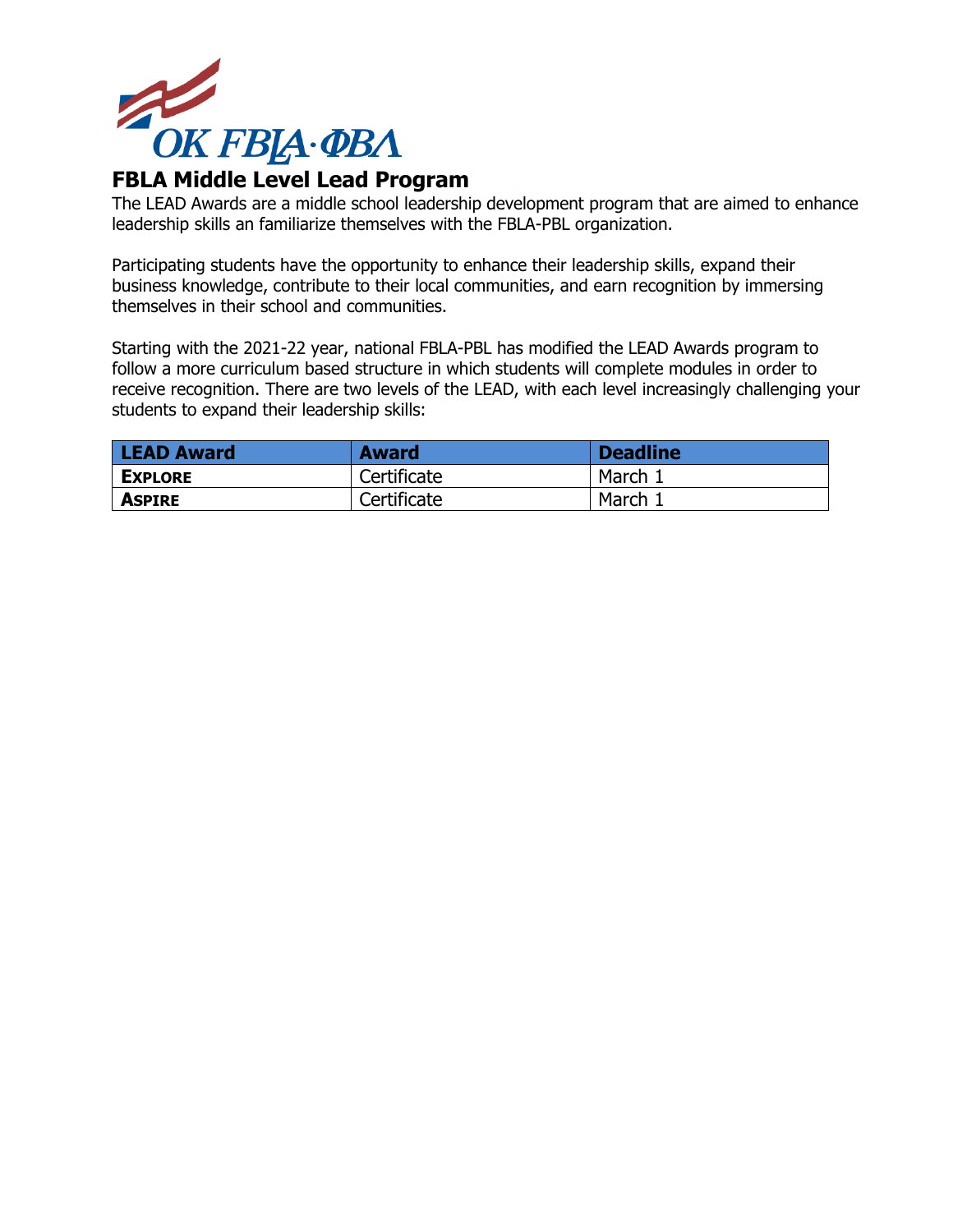

#### **Business Achievement Awards**

The Business Achievement Awards (BAA) is a high school leadership development program that is easy to integrate into your classroom. The cocurricular activities are aligned to the career clusters, NBEA standards, and FBLA goals.

Students enhance their leadership skills, expand their business knowledge, contribute to their local communities, and earn recognition by immersing themselves in their school, community, and FBLA programs.

Starting with the 2021-22 year, national FBLA-PBL has modified the BAA program to follow a more curriculum based structure in which students will complete modules in order to receive recognition. There are four levels of the BAA, with each level increasingly challenging your high school students to expand their leadership skills and showcase their talents:

| <b>BAA Level</b>   | <b>Award</b> | <b>Deadline</b>           |
|--------------------|--------------|---------------------------|
| <b>CONTRIBUTOR</b> | Certificate  | March 1                   |
| <b>LEADER</b>      | Certificate  | March 1                   |
| <b>ADVOCATE</b>    | Certificate  | March 1                   |
| <b>CAPSTONE</b>    | Certificate  | March 1 State Recognition |
|                    |              | May 3 National Deadline   |
|                    |              | for Competitive Review    |

Your students receive recognition when they complete each level. Students must be members of the FBLA division. Each level of the BAA covers these core activities and concepts:

**Service**—Uncover the link between a community and the success of a business. Your members focus on activities that improve the member's school, area businesses, community, and state.

**Education**—Understand business and the world of work. Your members focus on activities and curriculum that prepare them for corporate America, develop an appreciation of entrepreneurship, and understand the benefits of continuing education.

**Progress**—Explore the local, state, and national levels of FBLA-PBL and how they complement one another. Your members focus on activities that promote FBLA-PBL at the local, regional/district, state and national levels.

Check out the official information at <https://www.fbla-pbl.org/divisions/fbla/fbla-education/>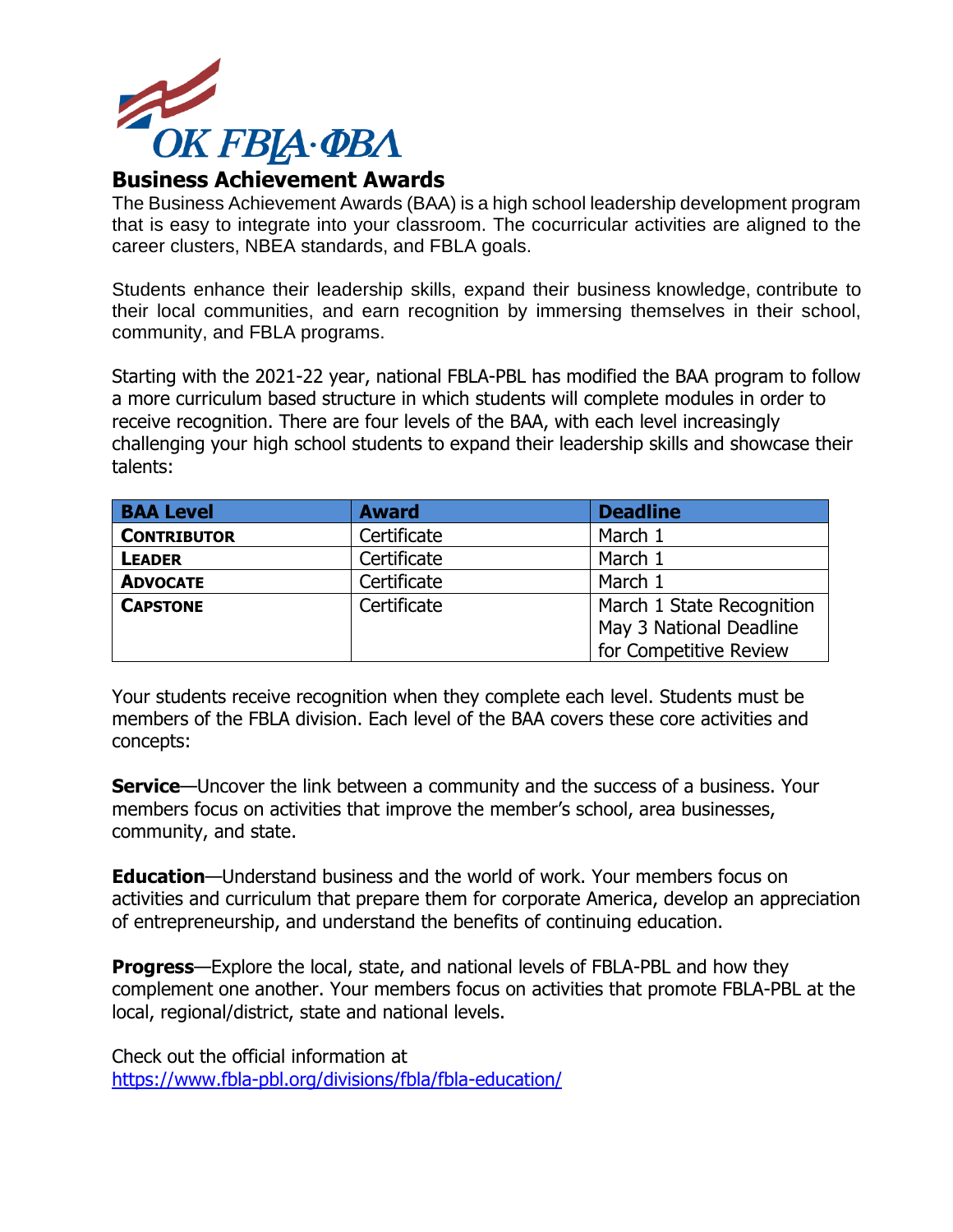

### **FBLA Competitive Events**

#### **Competitive Event Information**

Each individual Oklahoma FBLA-PBL member may participate in a total of four (4) competitive events: up to two (2) of those events may have a performance and/or interview component. Each chapter may have one team in each chapter event. This chapter event would be in addition to a student(s) individual event.

In addition to individual student limits, each chapter is allowed one entry in each performance/role play event.

**For Example**: one student may compete in up to four (4) objective/prejudged events with no performance component – OR – one (1) event with a performance/interview component and three (3) objective/prejudged events with no performance component  $-$  OR  $-$  two (2) events with a performance/interview component and two (2) objective/prejudged events with no performance component. In addition to these scenarios, a student may be on a chapter team and submit one chapter event.

#### **Changes/Modifications for 2021-2022**

#### **High School Events**

- **New Event**: Data Analysis will be an individual/team presentation event with equipment. The topic will be posted on the FBLA website and competitors will research and develop the topic prior to presenting to the judges, followed by a Q&A. Competitors will use their data analysis skills and tools to analyze the data and prepare a presentation, including data visualizations.
- **New Event:** UX Design will be an individual, objective test event based on effective user experience design principles (balance, font, size, white space), readability, ease of navigation, accommodations for special needs (vision, language, other disabilities), appealing and consistent color scheme, accessibility laws in relation to design (ADA), mobile and desktop responsive web design.
- **New Event:** Human Resource Management will be an individual, objective test event.
- **Modification:** Business Ethics will expand the scope of the event to align with the ethics initiative developed by the Daniels Fund and MBA Research. Event will now include an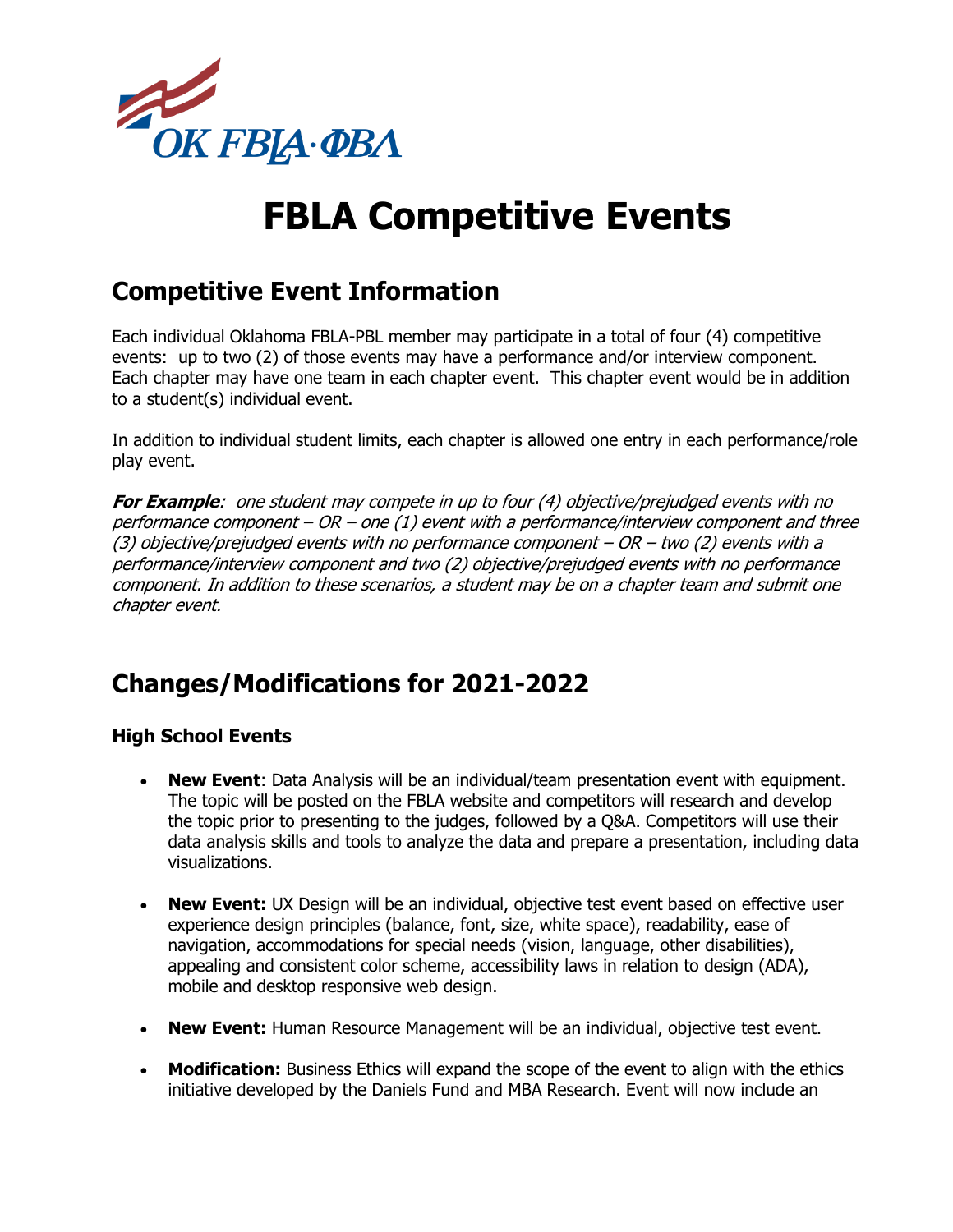

objective test, case study topic, submission of one-page executive summary, and presentation to judges.

- **Modification:** Coding & Programming will now be an individual or team event, with teams of two to three members.
- **Modification:** E-Business will be modified to become focused on the e-commerce piece and will include topic requirements related to conducting e-commerce.
- **Retired Events:** Vendor-sponsored events (LifeSmarts, VBC Finance, VBC Management) will be moved to a separate category of programs that recognizes winners, but not as a part of the National Awards Program. This will allow students to qualify and compete nationally in these events but still can compete in events that are part of the National Awards Program.
- **Name Change:** Introduction to Business will be renamed Introduction to Business Concepts to better align with standards and high school curriculum.
- **Name Change:** Management Decision Making will be renamed Business Management to better align with standards and high school curriculum.

#### **Middle Level**

- **New Event:** Annual Chapter Activities Presentation will be a chapter event, with a presentation team of one to three members from the chapter. The chapter will present an account of their activities from the close of the previous National Leadership Conference through the conclusion of the current State Leadership Conference.
- **New Event:** Business Ethics will be an individual/team objective test event and a case study to be presented to judges.
- **New Event:** Career Research will be an individual presentation event. Members will conduct research on a career of their choice and present information related to the career.
- **New Event:** Exploring Business Issues will be an individual or team presentation event, with teams of two to three members. Members will receive a topic to research and present their findings during the presentation.
- **New Event:** Exploring Economics will be an individual objective test event.
- **New Event:** Exploring Technology will be an individual objective test event.
- **New Event:** FBLA Concepts will be an individual objective test event.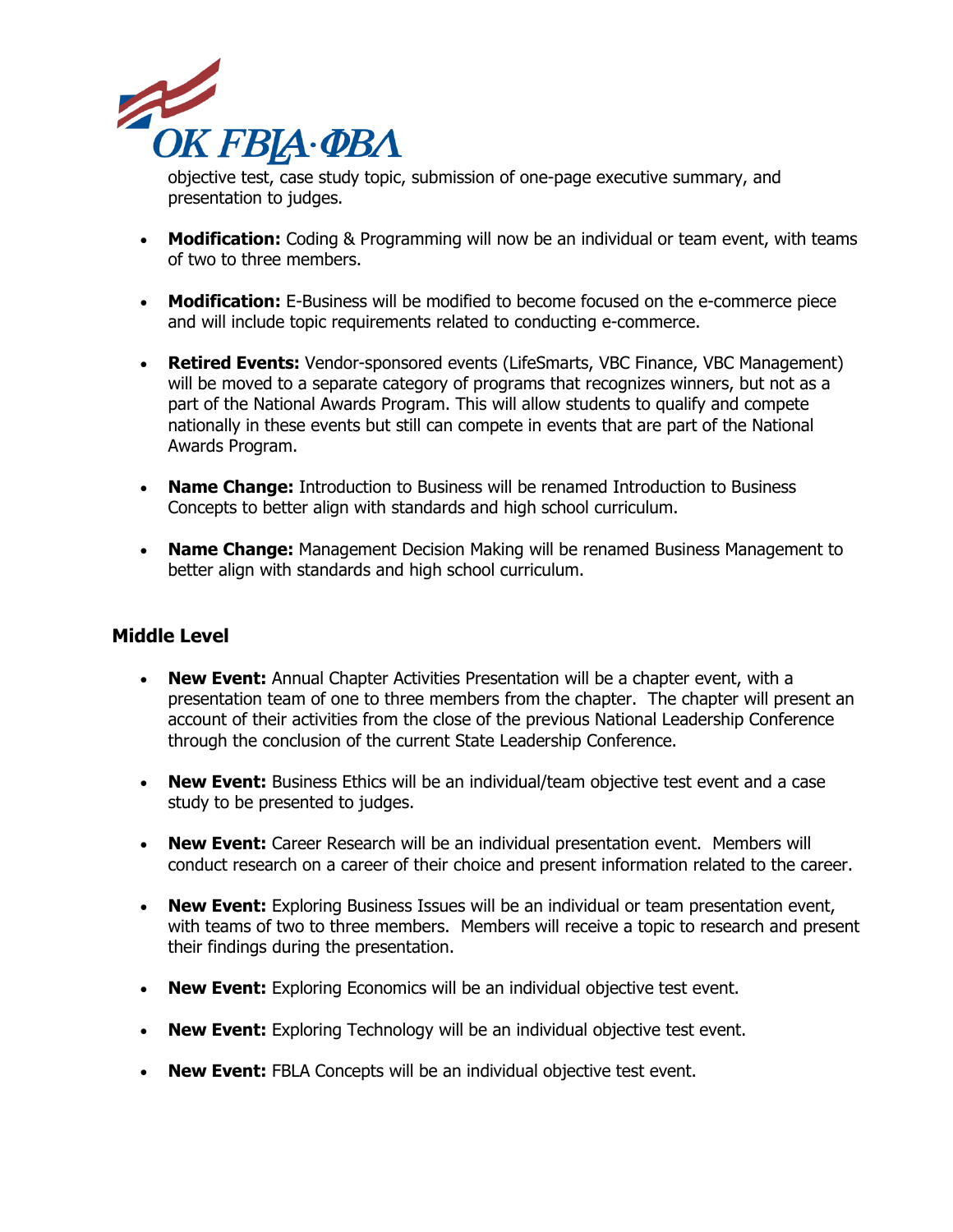

- **New Event:** FBLA Mission & Pledge will be an individual presentation event. Members will recite and reflect on the FBLA mission and pledge.
- **New Event:** Interpersonal Communication will be an individual objective test event.
- **New Event:** Leadership will be an individual objective test event.
- **New Event:** Learning Strategies will be an individual objective test event
- **New Event:** Marketing Mix Challenge will be an individual or team presentation event, with teams of two to three members. Members will create a marketing plan for a product/service that includes integration of the five Ps of the marketing mix with promotional materials as part of the presentation.
- **New Event:** Running an Effective Meeting will be an individual objective test event.
- **New Event:** Video Game Challenge will be an individual or team demonstration event, with teams of two to three members. Members will create a video game based on a published topic and will demonstrate the video game and its usability and functionality.
- **Modification:** Business Math & Financial Literacy will now be named Financial Literacy and the business math concepts will be eliminated from the event. The competencies and tasks will be rewritten to reflect the new intent of the event. The event will remain an individual objective test.
- **Modification:** Introduction to Computer Science & Coding will now be named Exploring Computer Science and the coding concepts will be eliminated from the event. The competencies and tasks will be rewritten to reflect the new intent of the event. The event will remain an individual objective test.
- **Modification:** Multimedia & Website Development will now be an individual or team demonstration event, with teams of two to three members. Additionally, the event will be modified to become a demonstration event where the project will be demonstrated directly to the judges to show its usability and functionality. The project will no longer be prejudged, and the objective test will be eliminated.
- **Name Change:** Community Service Project will be renamed Community Service Presentation.
- **Procedural Change:** Each state will be allowed to submit two entries for each FBLA-Middle Level competitive event

#### **2021-2022 High School Topics**

The 2021-22 National Topics that will be used for Oklahoma Competitive Events. Please access current national topics here:<https://www.fbla-pbl.org/fbla-topics/>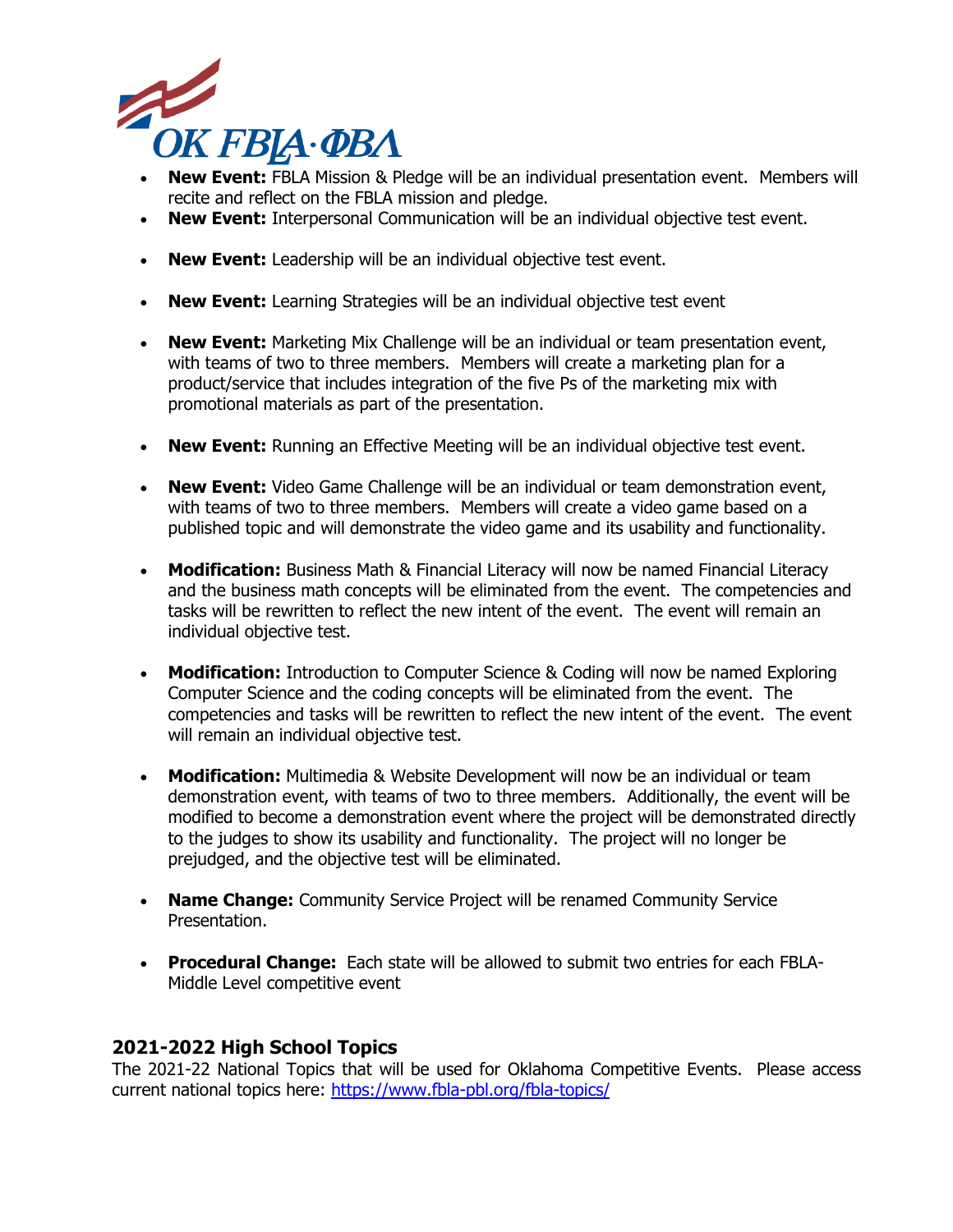

#### **2021-2022 Middle Level Topics**

The 2021-22 National Topics that will be used for Oklahoma Competitive Events. Please access current national topics here:<https://www.fbla-pbl.org/ml-eventtopics/>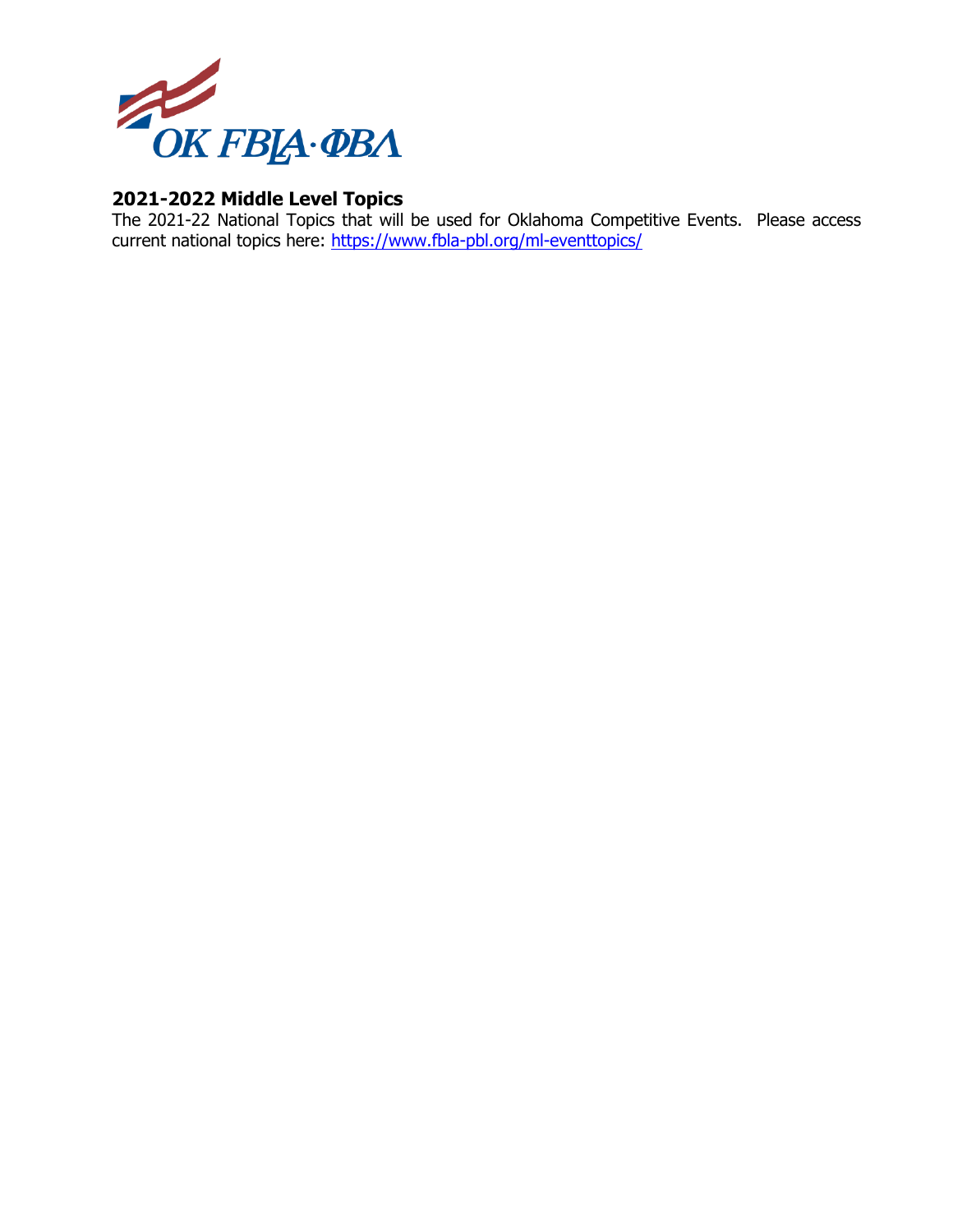

# Adviser Code of Conduct

FBLA's programs offer training to those students who have career objectives in the fields of business, management, entrepreneurship, and technology. Individual conduct and appearance is a portion of this training. Attendance at any Oklahoma FBLA-PBL sponsored conference or activity is a privilege. Setting a good example is a goal of teaching and students participating in Oklahoma FBLA-PBL conferences and activities are impressionable; therefore, a code of conduct is set for advisers. By signing this agreement, the adviser also agrees to the tenants of the Participant Code of Conduct and the Dress Code. Violations of these practices and procedures, as established, will be referred to the Executive Director, the Oklahoma FBLA-PBL Board and the adviser's school administrator.

- 1. Advisers will be held accountable for communicating the responsible behavior, conduct, and attire of all students, chaperones, and guests from their chapter. The codes govern the behavior of advisers as well as students.
- 2. As stated in the Participant Code of Conduct, item seven, advisers will serve as role models and ensure that all of their participants attend and actively engage in all sessions at conferences in which they attend.
- 3. Advisers are held responsible for their students' actions. An adviser must take the appropriate disciplinary steps as defined in the Participant Code of Conduct and/or as directed by the Board of Trustees or the Conference Conduct Committee.
- 4. When advisers are assigned job duties during activities, it is the responsibility of that adviser to promptly carry out those duties.
- 5. Advisers are responsible for being available to their students and other advisers 24 hours per day. This responsibility begins from the time parents/guardians leave students with the adviser until the time they pick them up after the activity.
- 6. Advisers are responsible for knowing the whereabouts of all of their students at all times. Each adviser must have with them at all activities and conferences:
	- Each participant's signed Participant Code of Conduct;
	- Each participant's signed Emergency Medical Treatment Authorization Form; and
	- A list of each student's names, parent/guardians' names, and phone number.
- 7. Each adviser and supervising adult must attend designated adviser meetings at conferences.
- 8. Advisers must report any conduct violations to a current member of the Oklahoma FBLA-PBL State Staff.
- 9. All judges' decisions are final. Concerns about event management and/or judging may be communicated through writing to the State Staff no later than one month from the last date of the event.
- 10. Advisers MUST abide by the policy of the Executive Director and State Director before conducting out-ofstate travel for the National Leadership Conference (NLC).

By signing the Oklahoma FBLA-PBL Adviser Code of Conduct, the adviser agrees to abide by the rules set forth in this document. Additionally, the adviser agrees to abide by the judgment set down by the Oklahoma FBLA-PBL State Staff in any disciplinary action. Advisers may appeal a ruling with a letter to the State Staff giving an explanation of circumstance that may have been outside of the advisers control, within one month after the ruling. In addition to the consequences stated in the Participant Code of Conduct, any violation of these codes will also result in the adviser to student ratio being reduced for a period of time to be designated. This signed form is required in order to attend all recognized Oklahoma FBLA-PBL activities.

*(Typing/writing your name in the box below serves as your signature and confirmation of understanding):*

| Adviser Signature: |  |
|--------------------|--|
| Chapter Name:      |  |
| Date:              |  |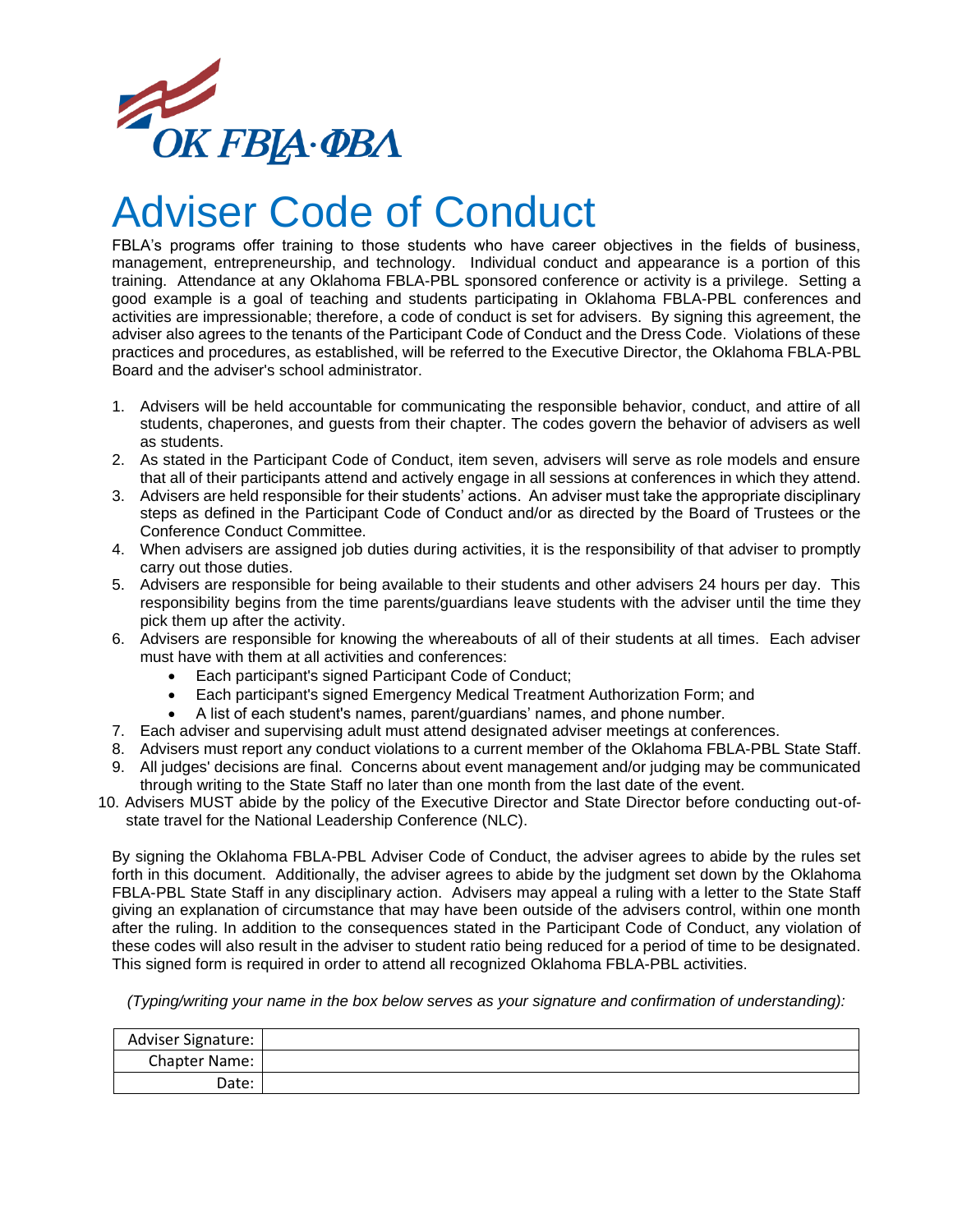

#### **THIS DOCUMENT CONTAINS FIVE (5) TOTAL PAGES ALL OKLAHOMA FBLA-PBL SPONSORED ACTIVITIES 2021-2022**

#### **Student Code of Conduct**

Attendance at any Oklahoma FBLA-PBL sponsored conference or activity is a privilege. The following conduct policies will apply to all delegates: students, alumni, advisers, and any other authorized persons attending the activity. This form must be signed by each student and alumni (under 21) attending a OKLAHOMA FBLA-PBL activity and submitted to the chapter adviser prior to the respective registration deadline. The chapter adviser must have a completed copy of the permission/medical release form for each student attending in their possession for the duration of the event, including travel to and from the event. Forms must be kept on file in the local school district after conference.

Delegates shall abide by the rules and practices of *OKLAHOMA FBLA-PBL and school district policies* at all times to, during, and from the designated point of origin of the activity. Delegates shall respect and abide by the authority vested in the OKLAHOMA FBLA-PBL organization. The standards outlined in this document constitute the Oklahoma FBLA-PBL Code of Conduct.

#### **The following shall be regarded as severe violations of the OKLAHOMA FBLA-PBL Code of Conduct:**

Should a conduct code violation occur for item 1 through 7 below, regardless of when exposed, the violating student(s) will be sent home and will not be eligible to attend any other state, regional, or national conference during that school year. If the violation warrants it, law enforcement may also be notified. Determination of penalties for violations will be at the discretion of the State Management Team or the Board of Directors/Trustees.

- 1. **Alcohol, Drugs and Tobacco:** a student shall not possess, use, transmit, be under the influence of, or show evidence of having used an alcoholic beverage, other drugs, substances or tobacco products capable of or intended, purported, or presumed to be capable of altering a student's mood, perception, behavior or judgment; other than properly used, over-the-counter pain relievers and medications prescribed by a physician for an individual student and must be on record with the adviser. Nor shall the student possess, use, sell or transmit paraphernalia associated with drugs, alcohol, or chemical substance in any form (including tobacco), at any time, or under any circumstances, on public or private properties.
- 2. **Curfew**: Committing serious violations of curfew regulations as outlined in item 9 below.
- 3. **Willful Companionship:** Being in the willful companionship of someone who violates any portion of the conduct code, or failing to report any direct knowledge (other than hearsay) of the conduct code violations.
- 4. **Personal Conduct:** Cheating, dishonesty, or taking unfair advantage of others; participating in social activities other than those with conference participants; conducting acts and/or possession of weapons capable of causing bodily harm or fear of life, defacing, or stealing any public or private property (for which financial responsibility will rest solely with offending individuals or their chapter); breaking the law; other serious violations of personal conduct regulations.
- 5. **Serious Violations** of the student conduct code of the school district or school that the student represents.
- 6. **Private Transportation:** Driving or riding in a private automobile during a conference, unless accompanied by an authorized adviser. (Delegates are to be housed at the conference site) Occasionally a chapter adviser, under special circumstances, may allow a student to drive or ride in a private automobile to a conference. These students are required to complete a "Permission to use Private Transportation"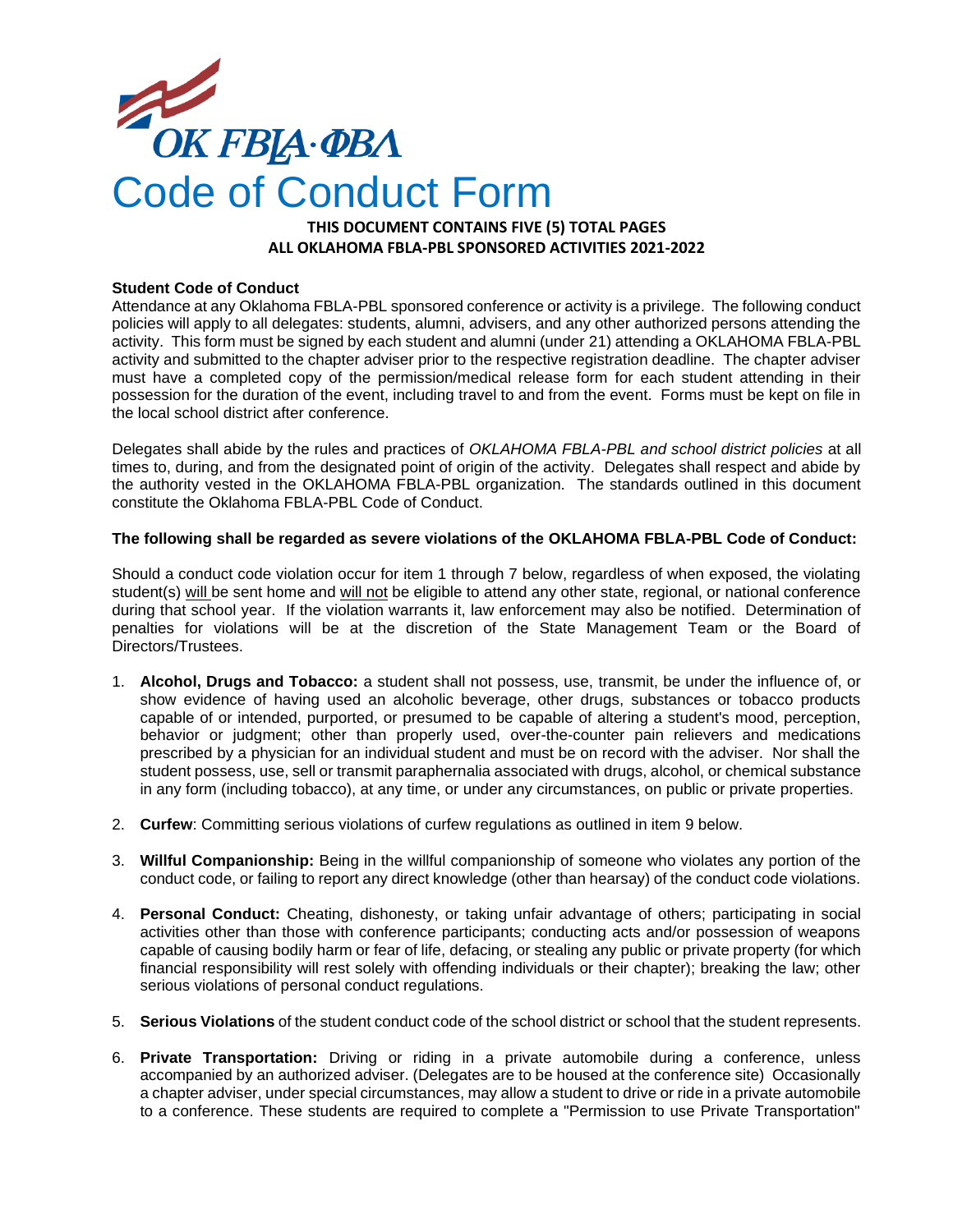

form to the chapter adviser prior to the conference. Permission to drive/ride applies to transportation of the student named on the form and only to and from the conference site. Once a driving/riding delegate has arrived at the conference site, he/she shall not be in a private automobile again until leaving the site at the end of the conference.

7. **Abusive Behavior and Lewd Conduct:** A student shall not engage in any lewd, indecent, sexual, or obscene act or expression or possess such materials. A student shall not engage in verbal, physical or sexual harassment, hazing, or name-calling. The use of slurs against any person on the basis of race, color, creed, national origin, ancestry, age, sex, sexual orientation, or disability is prohibited.

#### **The following shall be other violations of the OKLAHOMA FBLA-PBL Code of Conduct:**

Should a conduct code violation occur for items 8-12 below, regardless of when exposed, the violating student(s) may be sent home and may not be eligible to attend any other state, regional or national conference during that school year. Determination of penalties for violations will be at the discretion of the State Management Team or the Board of Directors/Trustees or local Adviser.

- 8. **Conference Conduct**: Failing to wear the supplied conference ID badge and wristband (when provided) at all times from arrival at the conference until departure at the end of the conference; leaving sessions prior to their conclusion (except in the case of emergency); failing to attend all general sessions and assigned activities (including workshops, competitive events, committee meetings, etc.) for which a delegate is registered (unless engaged in a specific assignment taking place at the same time); not abiding by the rules and regulations of FBLA or school/district policies from the time he/she leaves his/her home or school for any activity and the time he/she returns to the same home or school following the activity.
- 9. **Curfew**: Failing to be in your assigned hotel room from the curfew time designated in the conference program until 6 a.m.; causing any noise or other disturbance audible by anyone in the hallway after designated curfew time; ordering any food after the designated curfew time; causing any other unnecessary disturbance or participating in any other inappropriate activity after the designated curfew time.
- 10. **Dress**: Failing to abide by the dress regulations established for the conference, as outlined in the Dress Code.
- 11. **Personal Conduct**: Failing to report accidents, injuries or illnesses immediately to the local FBLA Adviser; failing to keep adult advisers informed of activities and whereabouts at all times; failure to comply with established grievance process for disputes about competitive event results/processes (including personally confronting judges or event administrators); using tobacco products outside of local school district policies and state law; having a member of the opposite sex in a room if no adult chaperone is present and the room door is not visibly open (e.g.. the door may be propped wide open); having a delegate or adviser of the opposite sex in a room without a third person present and the door visibly open.
- 12. **Hotel Conduct:** Failing to meet the professional standards of housing facilities; accruing incidental room charges (i.e. phone calls, room service, pay-per-view movies, etc.) without settling the account prior to check-out; throwing objects out the window or into the hallway; moving hotel furniture from rooms (e.g., onto the balcony); failing to follow hotel rules and regulations.

#### **Individual School District Policies may supersede the code of conduct.**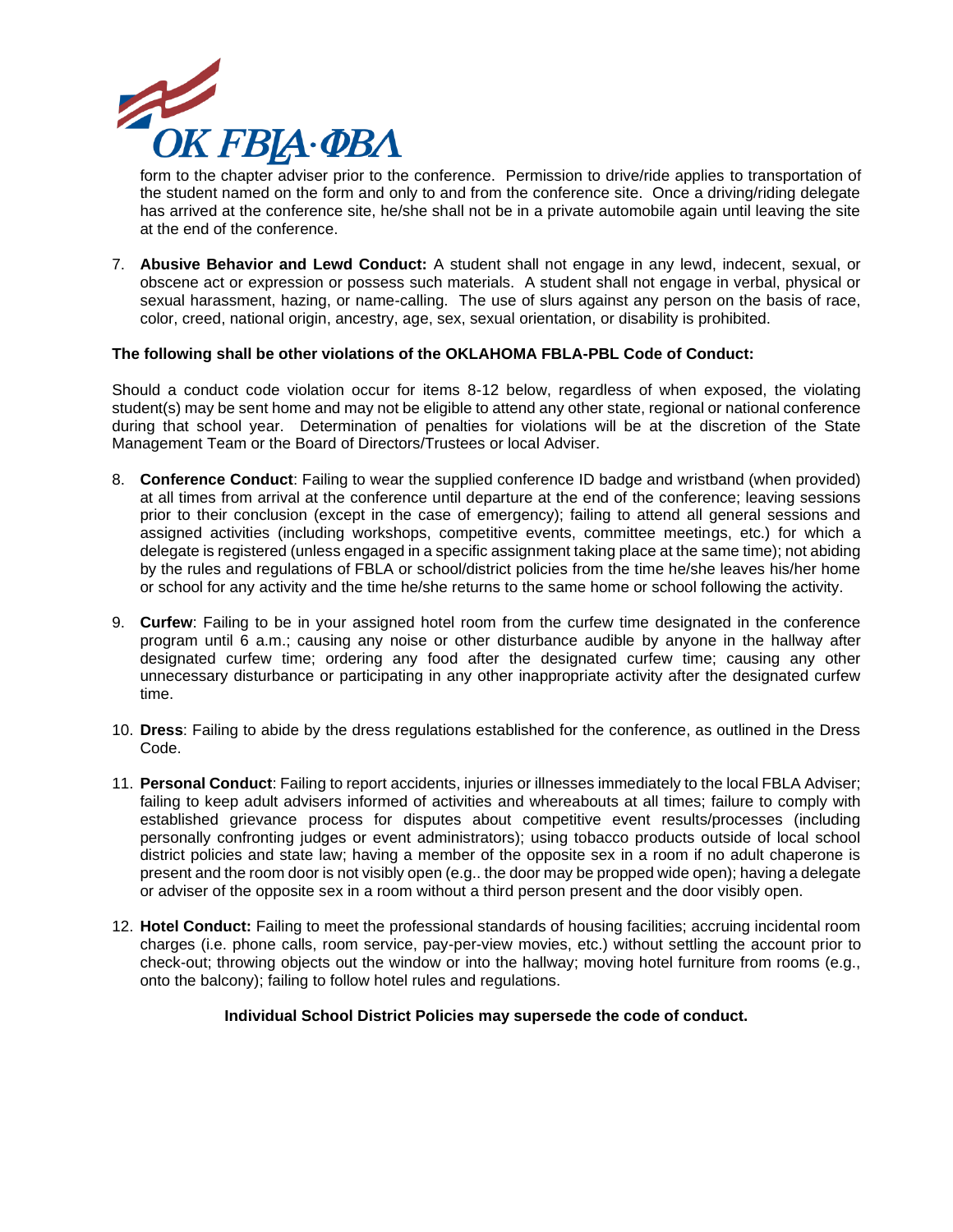

### Dress Code

#### **Delegates Attending Oklahoma FBLA-PBL Sponsored Activities**

The following guidelines have been developed to clarify the dress code used at all FBLA conferences (regardless of locations).

#### **ACCEPTABLE CASUAL ATTIRE**

(Travel to/from conferences, dances, and non-conference activities such as shopping, sightseeing, or going out for meals, denim in good taste is allowed at FBLA conferences)

- Males: Slacks, cords, knee length walking shorts, sports shirts, and FBLA t-shirts and sweatshirts. NO gang related clothing or accessories allowed. All clothing must be in good repair and proper size. Undergarments may not show outside of over garments.
- Females: Slacks, cords, skirts, blouses, sports shirts, knee-length walking shorts, and FBLA Tshirts and sweatshirts. No gang related clothing or accessories allowed. All clothing must be in good repair and proper size Undergarments may not show outside of over garments.

#### **ACCEPTABLE BUSINESS ATTIRE**

(Opening/ Closing Sessions, event competition, scholarship interviews, state/national officer interviews, workshops)

- Males: Dress slacks, dress shirt, tie, dress shoes and socks, (no tennis shoes or flip-flop sandals), sweater and/or sport coats. A dress suit or FBLA blazer is always appropriate. Shirts are to be tucked in. Belted pants.
- Females: Dress (professional business), dress slacks, skirt (not to exceed 3 inches above knees), blazer, dress blouse or collared shirt, coordinated shirt/ blouse, city shorts, dress shoes, (professional business) (no tennis shoes or flip-flop sandals). A dress suit or a FBLA blazer is always appropriate. Nylons are recommended with all professional dress.

Activities such as swimming, sunbathing, jogging, or tennis warrant appropriate recreational attire for that activity.

**At any time during the conference while on-site (including hotels), you must be in casual or business attire**.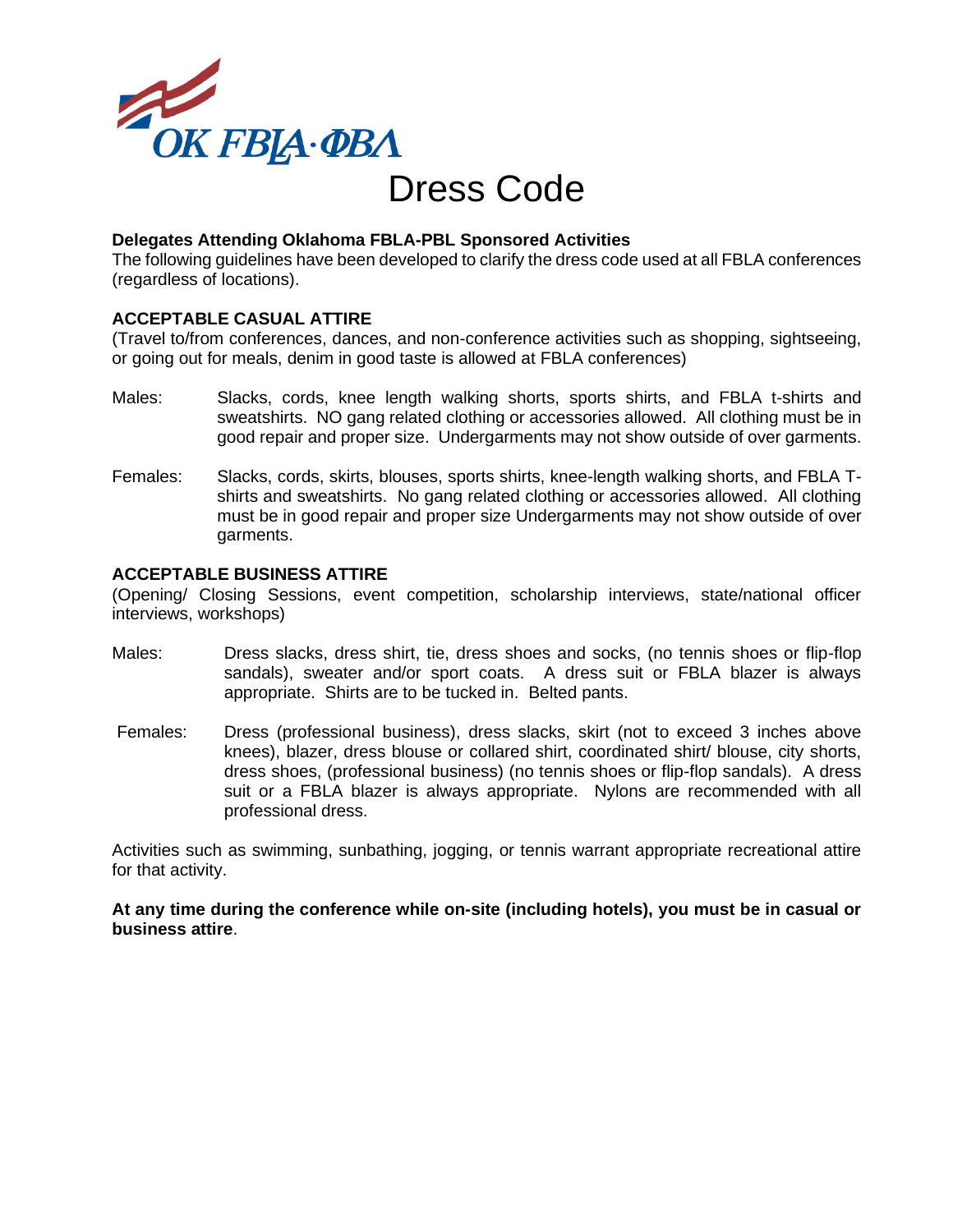![](_page_22_Picture_0.jpeg)

#### **OKLAHOMA FBLA-PBL DELEGATE PERMISSION/MEDICAL RELEASE**

**(Students and Alumni are collectively referred to as "Delegates" in this document)**

**Conduct Code Endorsement, Permissions to Attend OKLAHOMA FBLA-PBL Sponsored Activities, and Authorization to use pictures or student name in publications.**

**Release of Claim for Damages, Emergency Medical Treatment Authorization:**

| Name of Delegate:      | Date:          |  |
|------------------------|----------------|--|
| Home Address:          |                |  |
| Phone:                 | Date of Birth: |  |
| Name of High School:   | Phone:         |  |
| Adviser (s) in Charge: |                |  |

This is to certify that *the above-named delegate* has my permission to attend all OKLAHOMA FBLA-PBL sponsored activities for the 2020-2021 School Year. I also do hereby, on the behalf of *the above-named delegate* absolve and release Oklahoma FBLA-PBL, the school officials, the FBLA chapter advisers, conference staff, and Oklahoma FBLA-PBL staff from any claims for personal injuries/damages which might be sustained while he/she is en route to and from or during the FBLA sponsored activity.

I authorize the above-named adviser or the Oklahoma FBLA-PBL staff to secure the services of a doctor or hospital for *the above-named delegate*. I will incur the expenses for necessary services in the event of accident or illness and provide for the payment of these costs.

I grant permission to Oklahoma FBLA-PBL and its staff/contractors, State Department of Education, and sponsors/supporters to use the above delegate's name and likeness (including photographs, video footage, silhouettes, and audio clips) in publications, productions, promotions and on websites for informational, promotional and other related purposes without further consideration, and acknowledge the right of Oklahoma FBLA-PBL to crop, treat, edit, or otherwise modify the photographs, video footage, silhouettes, and audio clips at their discretion.

I also understand that the chapter adviser determines the criteria at the local site, for individual students and alumni to attend and participate at all FBLA activities.

We have read and agree to abide by the supplied Oklahoma FBLA-PBL Code of Conduct. Should a code of conduct violation occur, law enforcement personnel and or security may be called to assist, and a conduct code committee may be called with the ultimate punishment being that the student may be disqualified and sent home at their/their family's expense and/or be removed from office if in an officer status. If the delegate is sent home reasonable care shall be exercised to ensure a safe, expedient, and financially feasible mode of transportation back to the home community of the delegate involved. We are aware of the consequences that will result from violation of any of the above guidelines.

| Parent / Guardian Signature |  |
|-----------------------------|--|
|                             |  |
|                             |  |